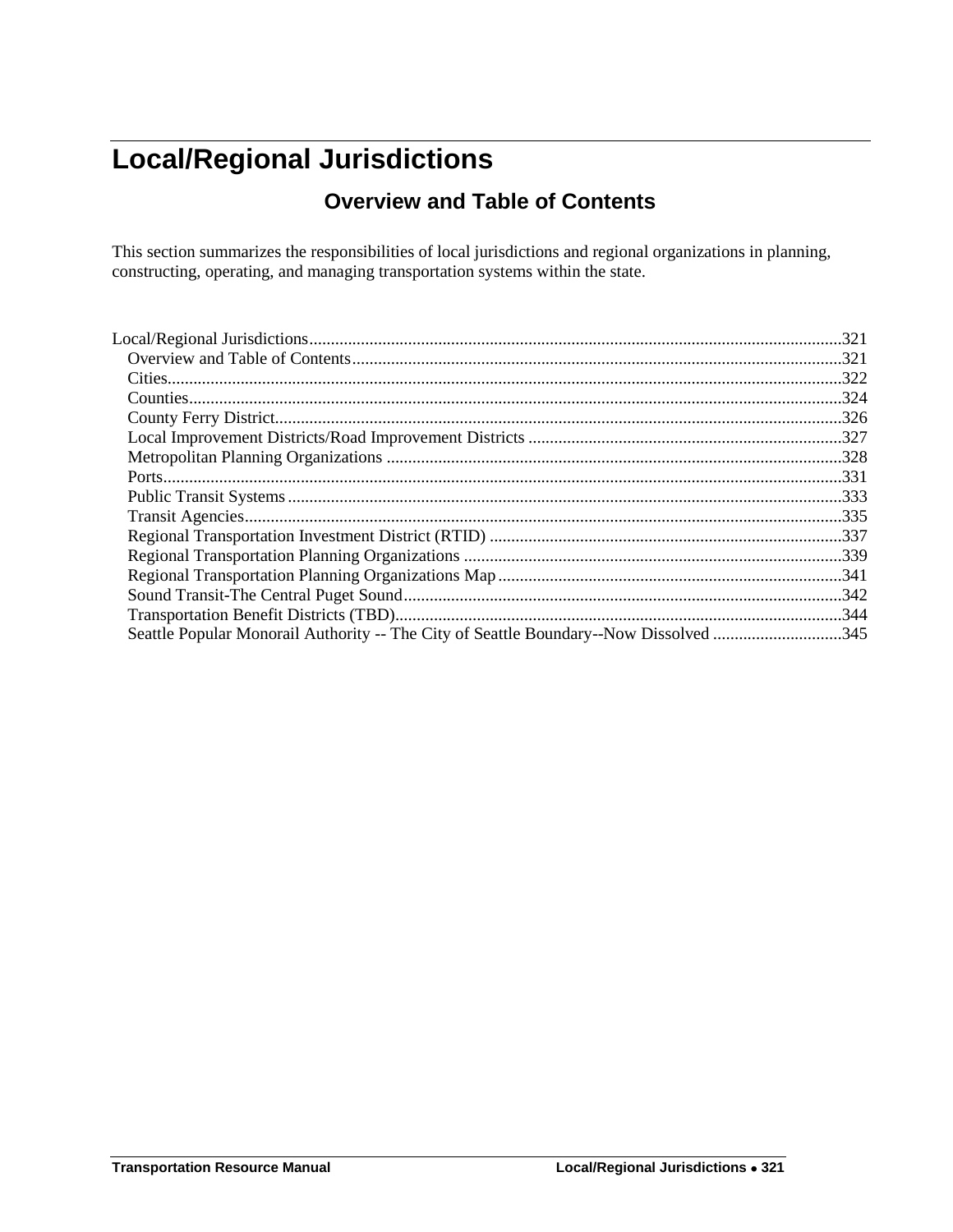#### <span id="page-1-0"></span>JURISDICTION: **Cities**

RCW: 35.72–35.79

#### BACKGROUND

- Cities and towns are responsible for 16,421 miles of streets and approximately 676 bridges in the 281 incorporated municipalities of the state.
- Currently about 70% of cities' transportation funding is generated from local revenue sources, 19% from state revenues, and 11% from federal sources.

#### PROGRAM

- Maintenance, construction, and management of city streets and bridges.
- Cities also have maintenance, construction, and management responsibility for City Streets as Part of State Highways (RCW 47.24). Cities under 25,000 in population have street illumination, street cleaning, catch basins, storm water facilities, and traffic and parking enforcement responsibilities on Limited Access state highways. Cities over 25,000 have the additional responsibilities of slope stability and traffic control signals on Limited Access state highways.
- Six-year plans for city street construction programs must be adopted before July 1 of each year and submitted to the Washington State Department of Transportation within 30 days of adoption (per RCW 36.81.121).

#### FUNDING

- 2.96 cents per gallon of the state motor fuel tax
	- Referred to as the statutory or normal distribution to cities
	- Distributed to cities on a per capita basis
- Grants from the Urban Arterial Trust Account, the Transportation Improvement Account, the Small Cities Account programs of the Transportation Improvement Board, and the Freight Mobility Strategic Investment Program of the Freight Mobility Strategic Investment Board (FMSIB).
- Federal-aid programs
	- National Highway System
	- Bridge Rehabilitation and Replacement
	- Congestion Mitigation and Air Quality
	- Surface Transportation Program
	- o Distribution by Population
	- Transportation Enhancements
	- Highway Safety Improvement Program
	- High Risk Rural Roads
	- Safe Routes to Schools
	- Surface Transportation Program–Flexible
		- o Distribution by Population
		- o Freight Projects
		- o Legislative Projects
- General-purpose local revenue sources, including local retail sales and use taxes, real and personal property taxes, local real estate excise taxes, other licenses, impact fees, and other fees and taxes.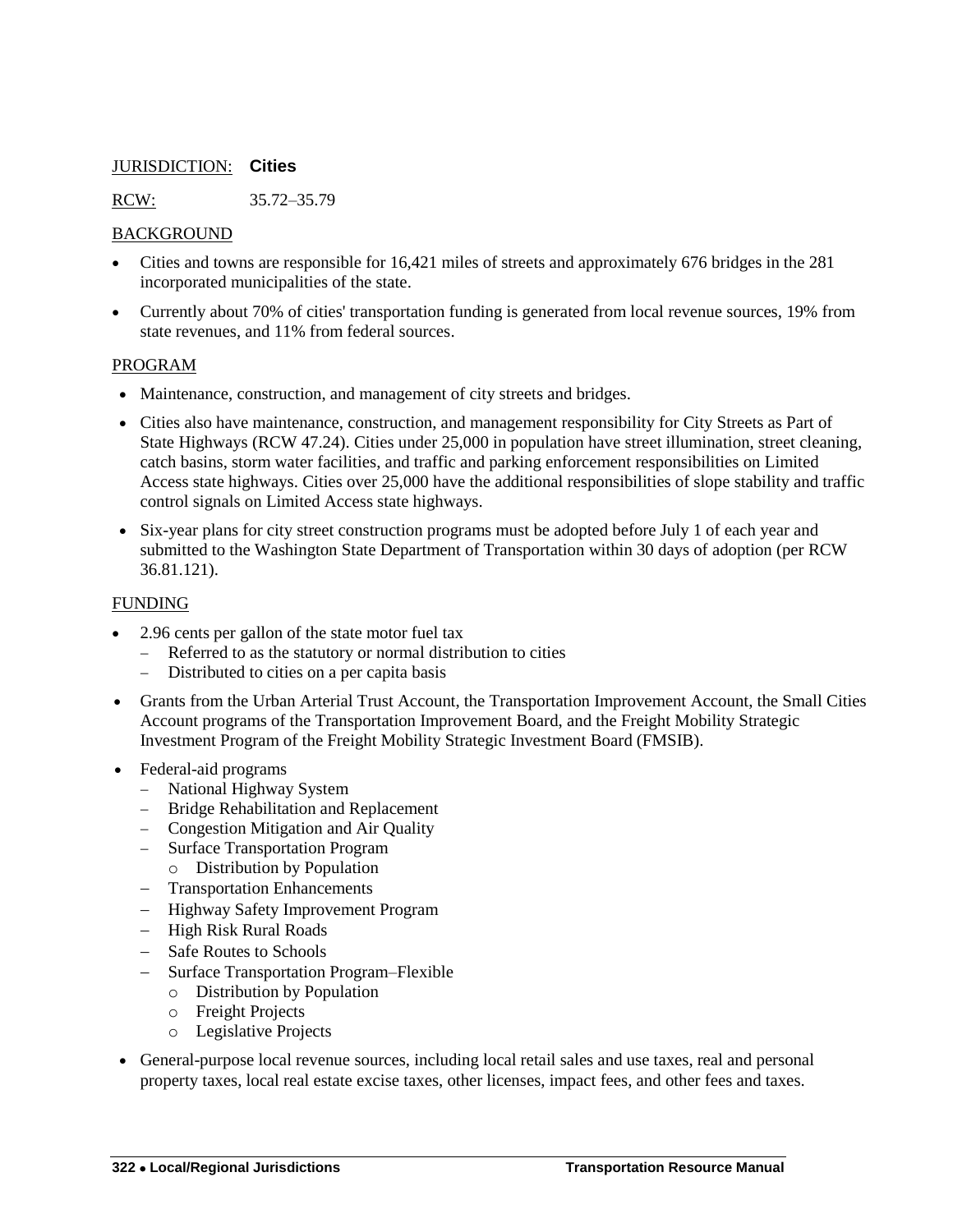- Transportation local option taxes
	- $\overline{\phantom{a}}$  Commercial parking tax
	- Border area motor fuel tax (for cities along the Canadian border)<br>- Portion of countywide local option motor fuel tax
	- Portion of countywide local option motor fuel tax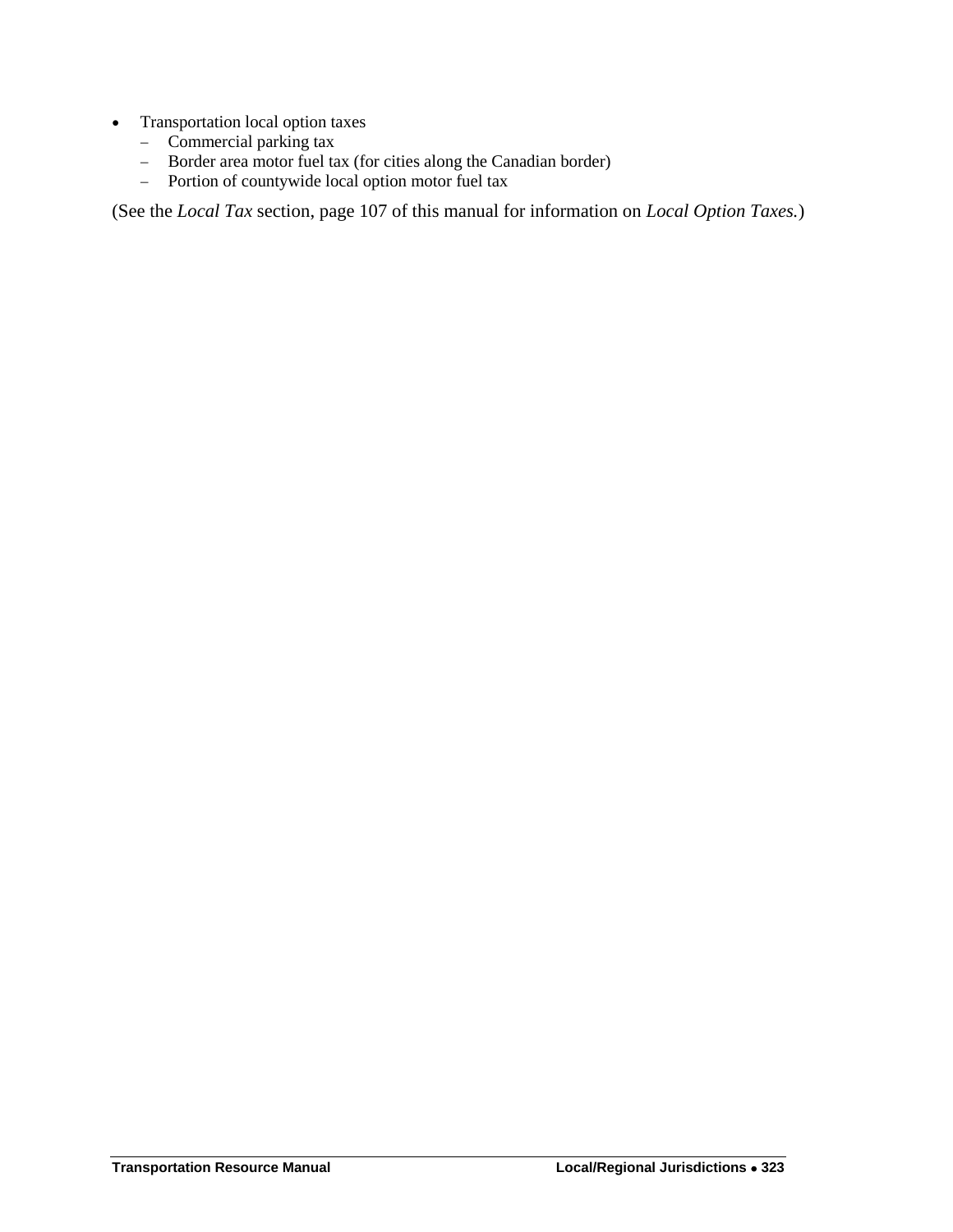#### <span id="page-3-0"></span>JURISDICTION: **Counties**

RCW 36.73, 36.79, 46.68.090, 84.52.043

#### BACKGROUND

- County Road Administration Board (CRAB) sets administrative standards and provides oversight for the county road departments of each of the 39 counties.
- Counties are responsible for managing 39,828 miles of roads and approximately 3,264 bridges in the unincorporated areas across the state.
- Currently, about 62% of counties' transportation funding is generated from local revenue sources, 27% from state revenues, and 11% from federal sources.

#### PROGRAM

- Maintenance, construction, management, and operation of county roads and bridges.
- Six-Year plans for county road, trail, and ferry construction programs must be adopted by each county prior to adoption of its annual budget and be submitted to the Washington State Department of Transportation and CRAB within 30 days of adoption (per RCW 36.81.121). Annual programs must be adopted prior to adoption of annual road budget.
- Projects submitted as a part of County Roads Administration Board, Transportation Improvement Board, or federal grant applications must be included in the Six-Year plans.

#### FUNDING

- 4.92 cents per gallon of state motor fuel tax
	- Referred to as statutory or normal county distribution
	- Distributed to counties using formula based upon mileage, needs, resources, and population
- Grants and distributions from County Road Administration Board (CRAB)
	- County Arterial Preservation Program
		- o 0.45 cents per gallon of state motor vehicle fuel tax
		- o Distributed to counties according to percentage of arterial lane miles
	- Rural Arterial Program
		- o 0.58 cents per gallon of state motor vehicle fuel tax
		- o Regional distribution based on rural land area and mileage of paved county rural arterials and collectors. Within each region, distribution is competitive based on statutory criteria.
- Grants from the Urban Arterial Trust Account, and the Freight Mobility Strategic Investment Program of the Freight Mobility Strategic Investment Board.
- Federal-aid programs
	- National Highway System
	- Bridge Rehabilitation and Replacement
	- Congestion Mitigation and Air Quality
	- Surface Transportation Program
		- o Distribution by Population
	- Transportation Enhancements
	- Highway Safety Improvement Program
	- o High Risk Rural Roads
	- Safe Routes to Schools
	- Surface Transportation Program Flexible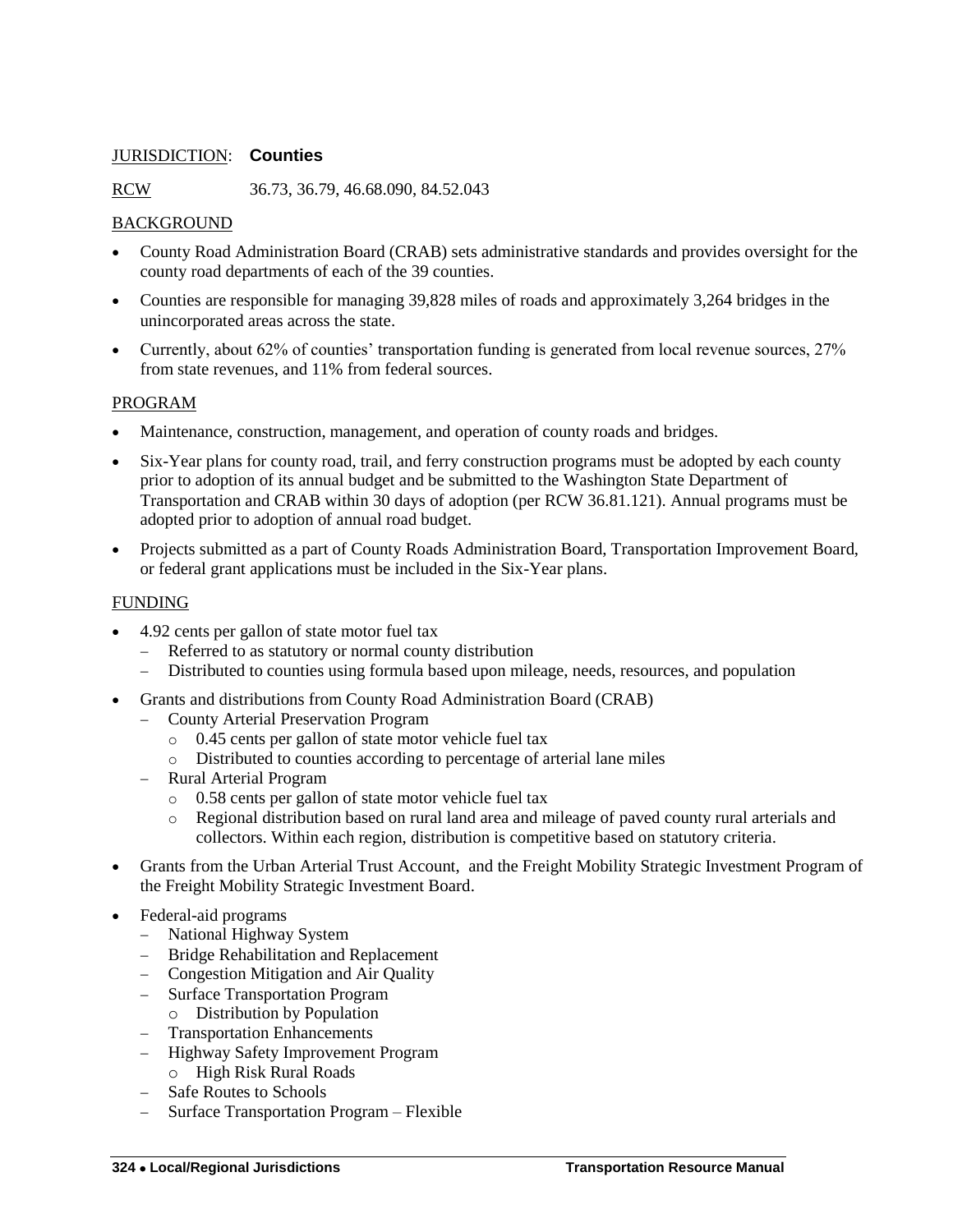- o Distribution by Population
- o Freight Projects
- o Legislative Projects
- County road levy (property tax) in the unincorporated areas of a county (maximum \$2.25/\$1,000).
- Transportation local option taxes
	- Countywide motor vehicle fuel tax (10% of state fuel tax)
	- Commercial parking tax
	- Local option taxes for high occupancy vehicle (HOV) lanes
		- o MVET or employer tax
		- o Eligible counties are King, Pierce, and Snohomish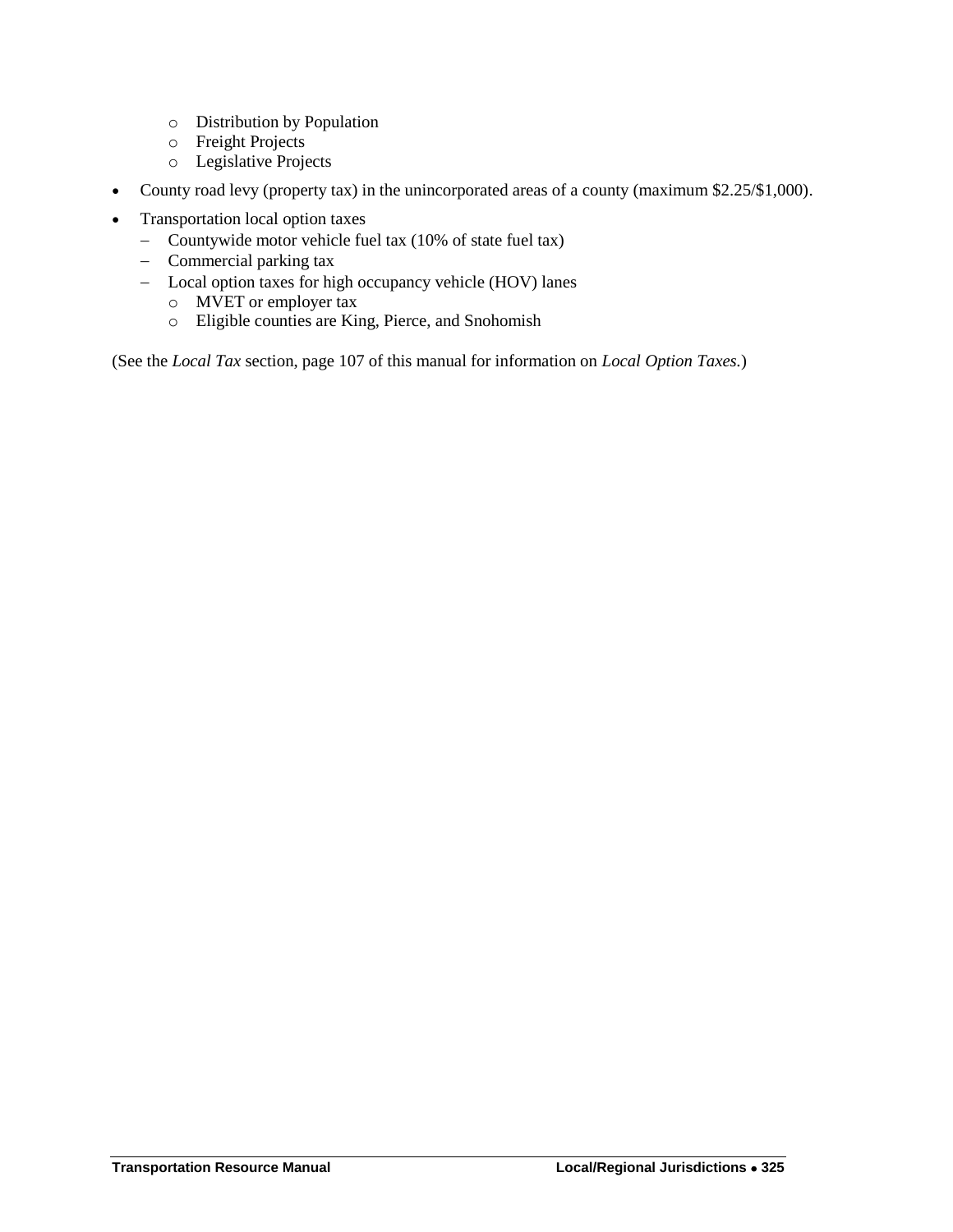#### <span id="page-5-0"></span>JURISDICTION: **County Ferry District**

RCW: 36.54.110

#### BACKGROUND

- Established by county legislative authority
- County legislative authority, acting independently, is ex-officio governing body
- District can be county-wide or a portion of a county
- Authority to operate passenger-only ferry service

#### FUNDING

- Annual ad valorem property tax levies of up to 75 cents per \$1,000 of assessed valuation (councilmatic) (36.54.130). The levy limit in King County is 7.5 cents per thousand.
- Voter approved annual excess property tax levies (36.54.140)

Using the authority outlined here, in May of 2008, King County established a County Ferry District for controlling and operating the Southworth to Vashon passenger-only ferry run. They assumed authority for this run as of July 1, 2008.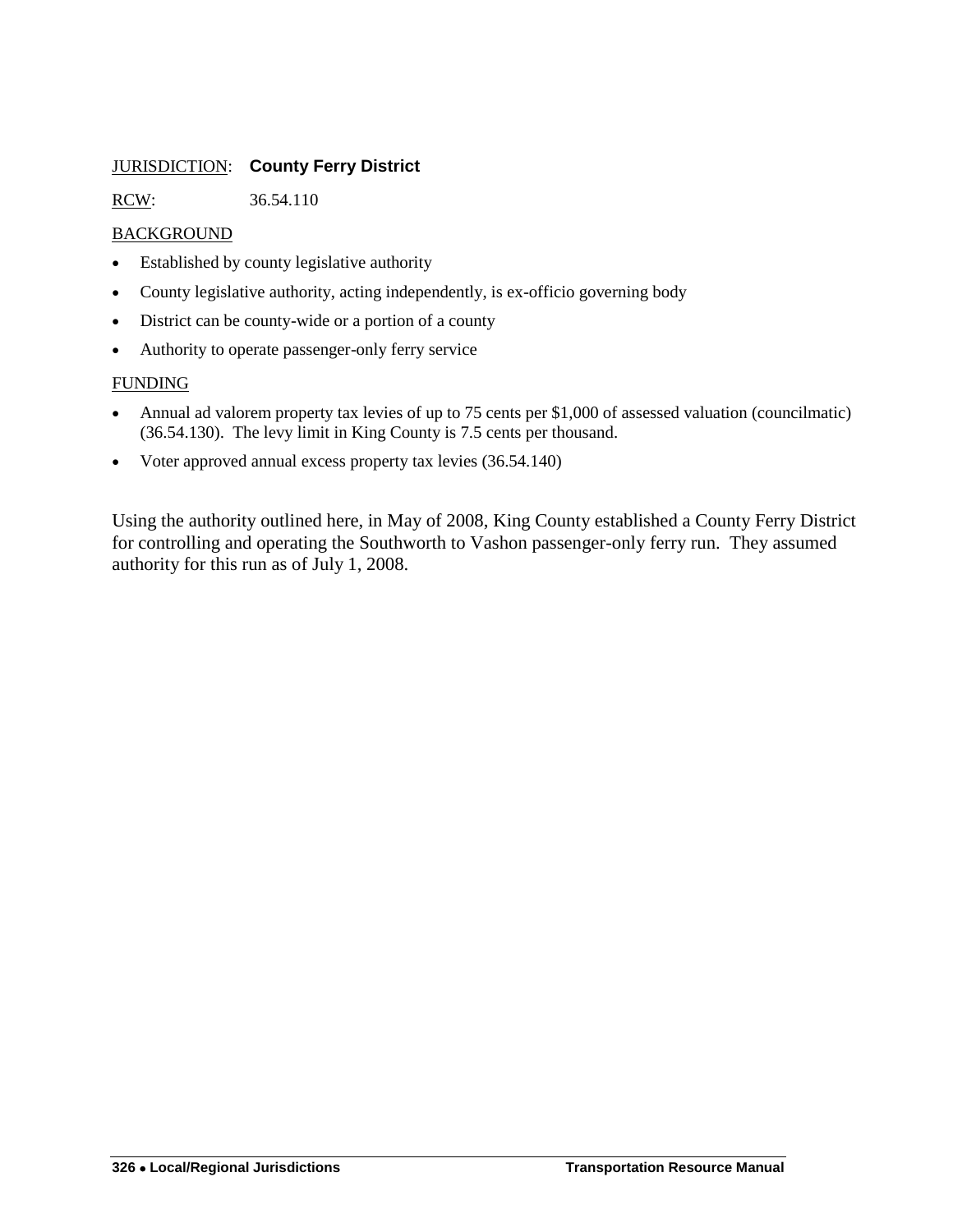#### <span id="page-6-0"></span>JURISDICTION: **Local Improvement Districts/Road Improvement Districts**

RCW: 36.94.220 - 36.94.300; 35.43 – 35.56 (LID), 36.88 (RID)

#### BACKGROUND

#### **LIDs:**

- LID a special purpose financing mechanism that may be created by local governments to fund improvements in specific areas which are smaller than the unit of government.
- Local improvements must directly benefit nearby property owners (e.g., water main, sewers, or streets).
- Local governments that can create LIDs include cities, counties, port districts, water districts, transportation benefit district, and others.
- LIDs can be initiated by petition of property owners in an area or by resolution of local governments.
- Voter approval is not required for LID formation, but may be challenged by property owners.

#### **RIDs:**

- Road Improvement District (RID) similar to LID, except that it funds road improvements in unincorporated areas.
- RIDs can be initiated by county resolution or by petition of affected property owners.

#### FUNDING

• Property owners who benefit from improvements are assessed at proportionate levels to pay for the improvements.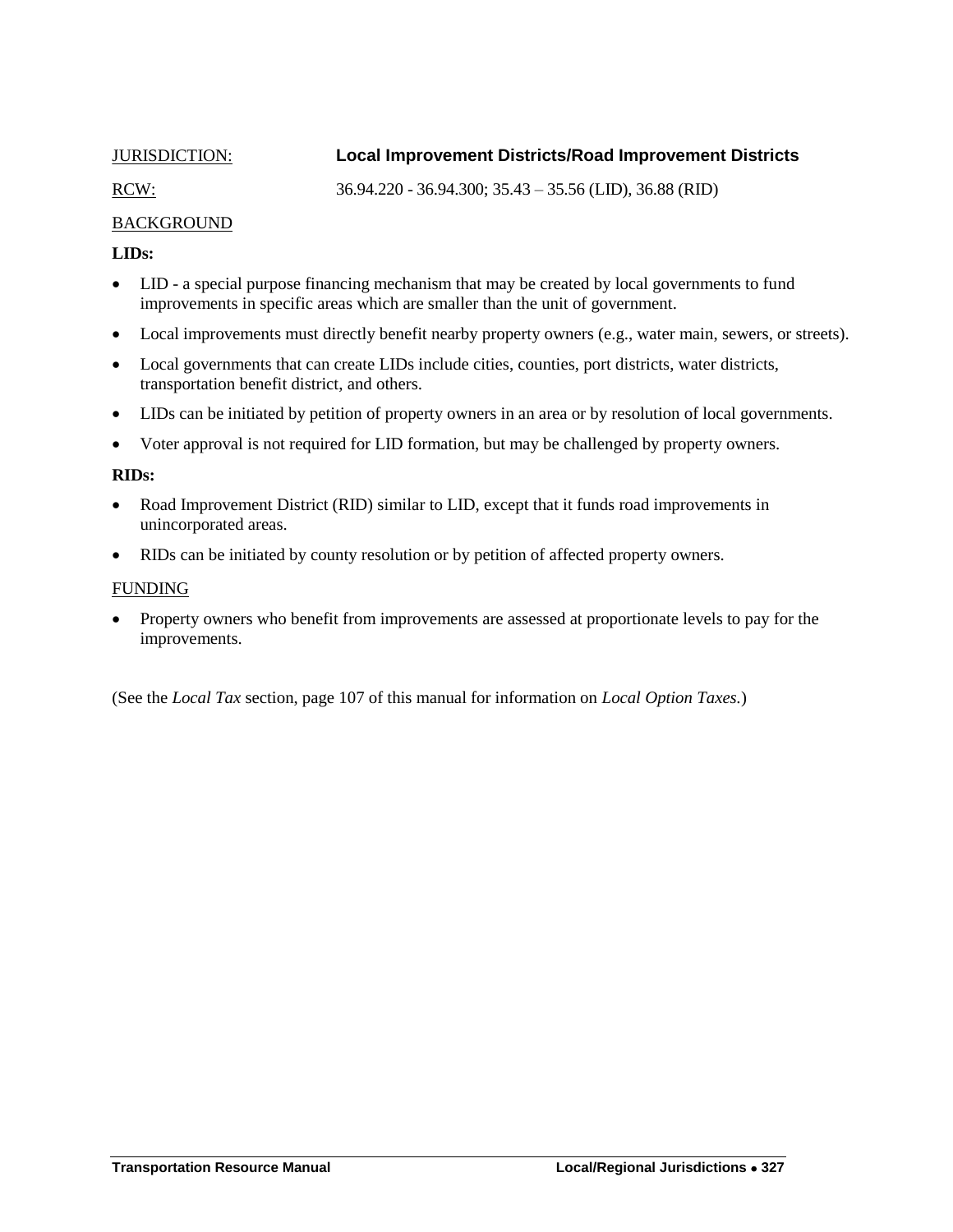<span id="page-7-0"></span>

| <b>JURISDICTION:</b> | <b>Metropolitan Planning Organizations</b>                                                 |
|----------------------|--------------------------------------------------------------------------------------------|
| <u>RCW:</u>          | Authorized under federal law 23 U.S.C. 134, and PL 109-59 Sections 1107,<br>3005, and 6001 |

#### BACKGROUND

- Federal law requires that there be designated transportation planning organizations in areas with urban population of 50,000 or greater.
- Metropolitan Planning Organizations (MPOs) are designated by local officials and the Governor.
- In urbanized areas, the Regional Transportation Planning Organization (RTPO) is managed by the MPO (RCW 47.80.020).(see next section)
- There are eleven MPOs in Washington, including: Puget Sound Regional Council (PSRC), Southwest Washington Regional Transportation Council (SWRTC), Spokane Regional Transportation Council (SRTC), Benton-Franklin Council of Governments (BFCG), Yakima Valley Conference of Governments (YVCOG), Thurston Regional Planning Council (TRPC), Whatcom Council of Governments (WCOG), Cowlitz-Wahkiakum Council of Governments (CWCOG), Wenatchee Valley Transportation Council (WVTC), Skagit Metropolitan Planning Organization (SMPO), and Lewis-Clark Valley Metropolitan Planning Organization (LCVMPO).
- MPOs with urban populations greater than 200,000 (PSRC, SRTC, and SWRTC) are federally designated as Transportation Management Areas (TMAs) and have expanded responsibilities under federal transportation legislation--Safe, Accountable, Flexible, Efficient, Transportation Equity Act – A Legacy for Users (SAFETEA-LU), now expired but extended through 12-31-10.
- Each MPO has an executive or policy board consisting primarily of local elected officials and may include representatives of major employers, Washington State Department of Transportation (WSDOT), transit agencies, and port districts. Some MPOs (such as PSRC) also include legislators as voting or *exofficio* board members.

#### PROGRAM

- MPO requirements are part of the federal planning and programming statute, currently SAFETEA-LU, which was signed into law on August 10, 2005.
- MPOs are required to:
	- Carry out a continuing, coordinated, and comprehensive ("3C") transportation planning process.
	- Prepare a financially constrained 20-year metropolitan transportation plan that serves as the basis for the selection of projects in the Transportation Improvement Program (TIP).
	- Develop a four-year TIP that includes a prioritized list of projects and a financial plan demonstrating how the program will be financed; it must be updated at least every four years.
	- Work with regional clean air authorities to develop transportation control measures for the air quality State Implementation Plan (SIP) in areas where national air quality standards have not been met.
- Additionally TMAs are required to:
	- Develop a system for monitoring and managing congestion in their metropolitan area.
	- Select projects for federal Surface Transportation Program (STP) and Congestion Mitigation/Air Quality (CMAQ) program funding.

In Washington, although not required by federal rules, MPOs for areas that do not qualify as TMAs can allocate federal CMAQ and STP funds for regional projects. In order to perform this selection, each MPO must establish a process for project selection. The project selection process must involve local jurisdictions, and include port authorities, transit agencies, and other transportation providers and users.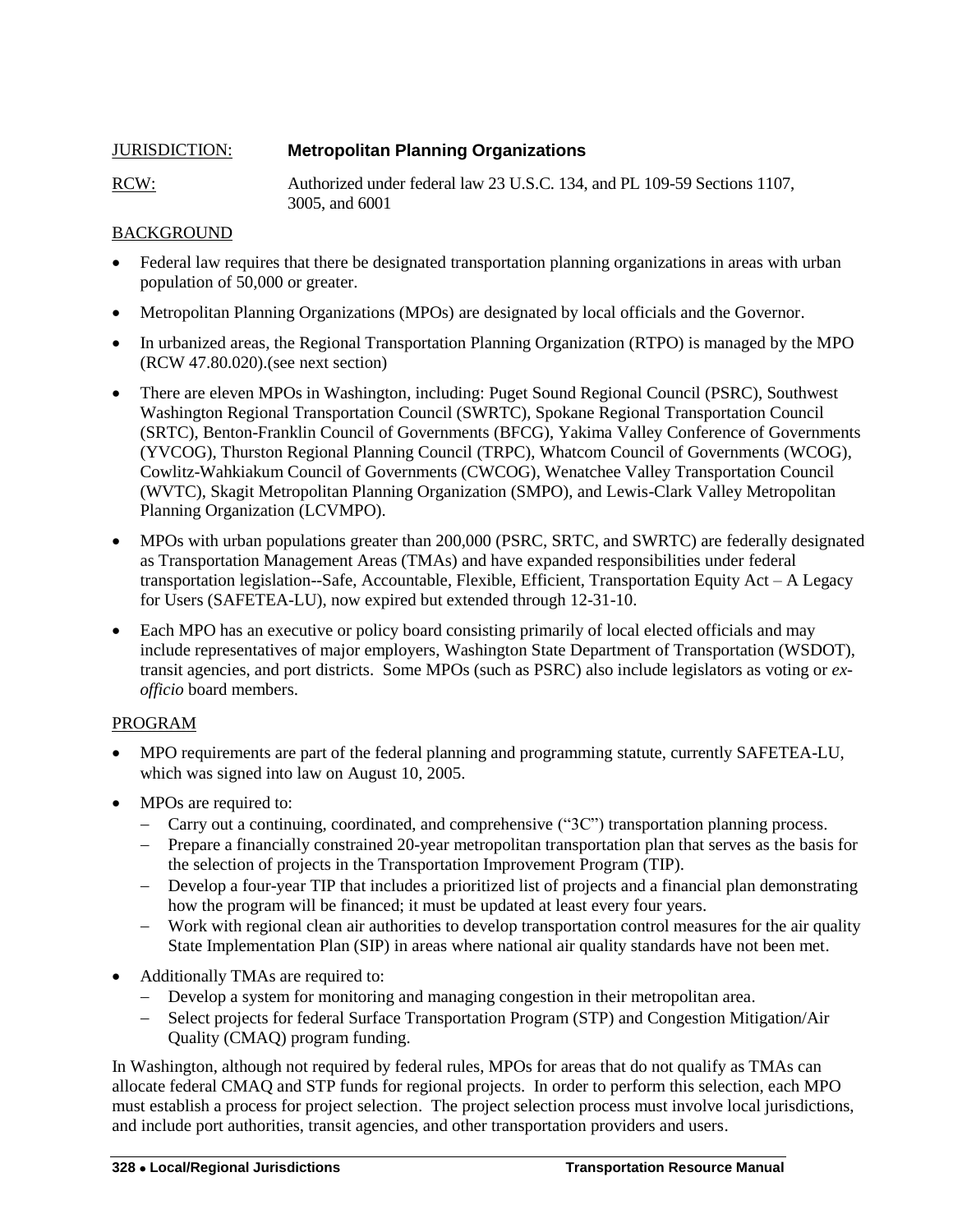#### FUNDING

- In Federal Fiscal Year (FFY) 2010, Washington State received \$6.5 million from the Federal Highway Administration (FHWA) and \$2.0 from the Federal Transit Administration (FTA) to support MPO planning activities.
- WSDOT distributes federal funding through formulas developed cooperatively with the state's eleven MPOs and agreed to by FHWA or FTA for their respective agency's funds.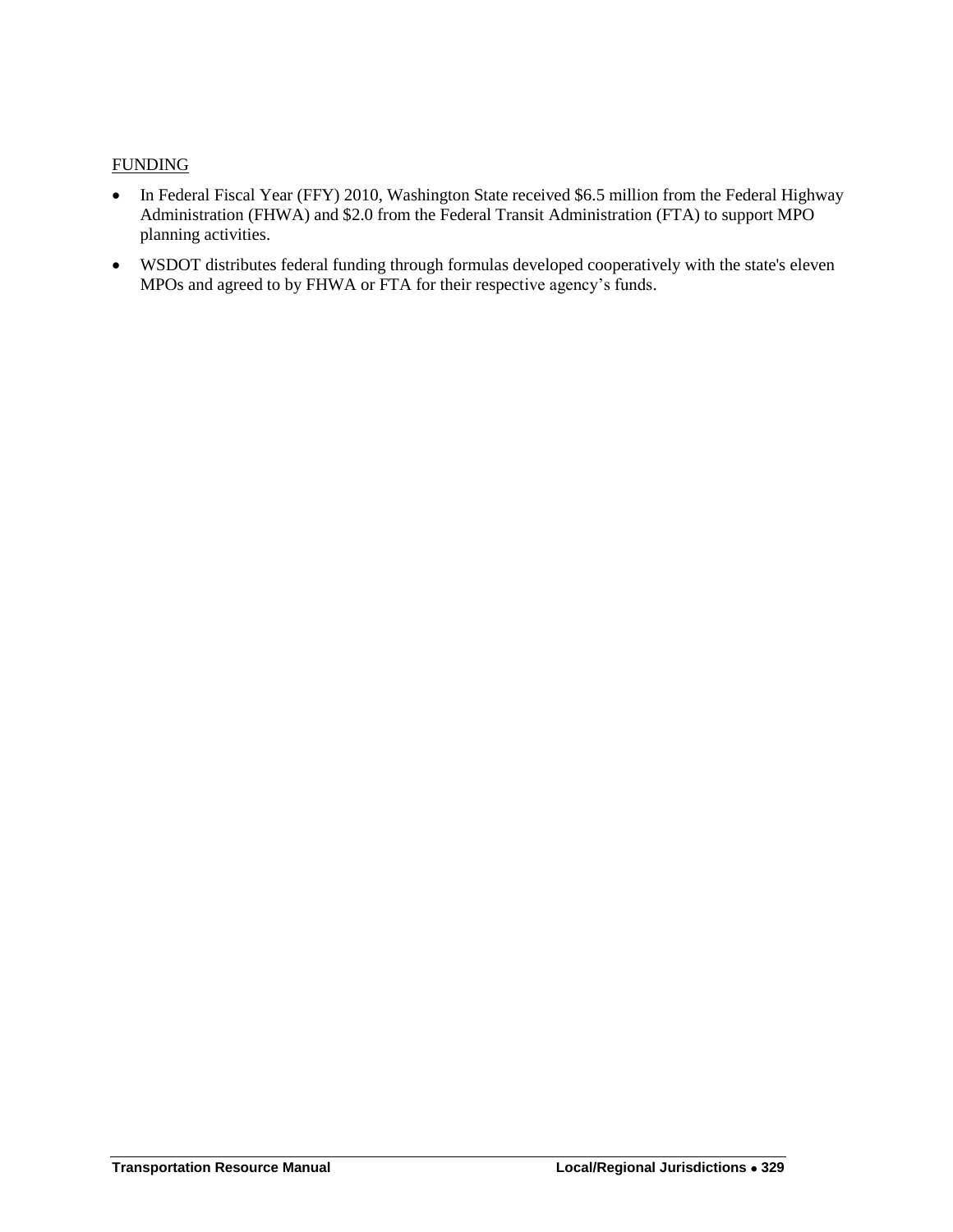# Metropolitan Planning Organizations



Map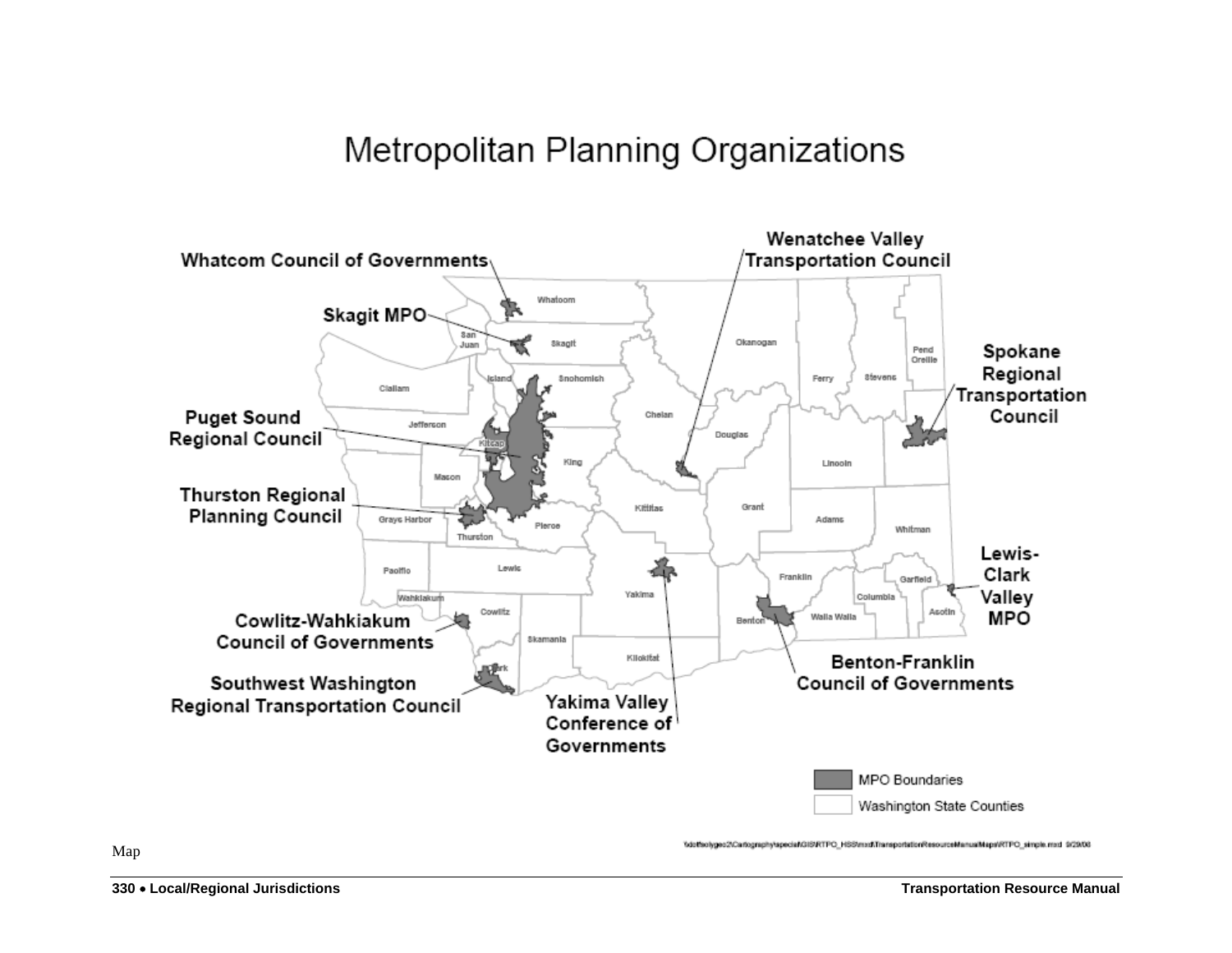#### <span id="page-10-0"></span>JURISDICTION: **Ports**

RCW: Title 53

#### **BACKGROUND**

- Ports are municipal corporations of the state and are classified as "special purpose districts" (organized to provide one or a small number of specific services)
- Can be smaller than a city or town, or as large as an entire county
- 75 public port districts in 33 of 39 counties
- 22 of the 75 districts located in two counties (12 Kitsap County and 10 Grant County)
- Formed with simple majority approval of voters residing within the proposed district's boundaries
- Proposition to form a port district may be placed on the ballot by either board of county commissioners or county voters' petition
- Policies set by each elected board of port commissioners

#### PROGRAM

- Economic Development:
	- Buy and develop land for industrial purposes
	- Provide basic infrastructure to industrial sites
	- Construct buildings
	- Manage long-term leases with port tenants
- Transportation:
	- Marine shipping
	- Fishing terminal development
	- Commercial and recreational marinas
	- Air transport

#### FUNDING

 User fees, property lease and rental fees, property tax levies, interest income, federal grants and bond proceeds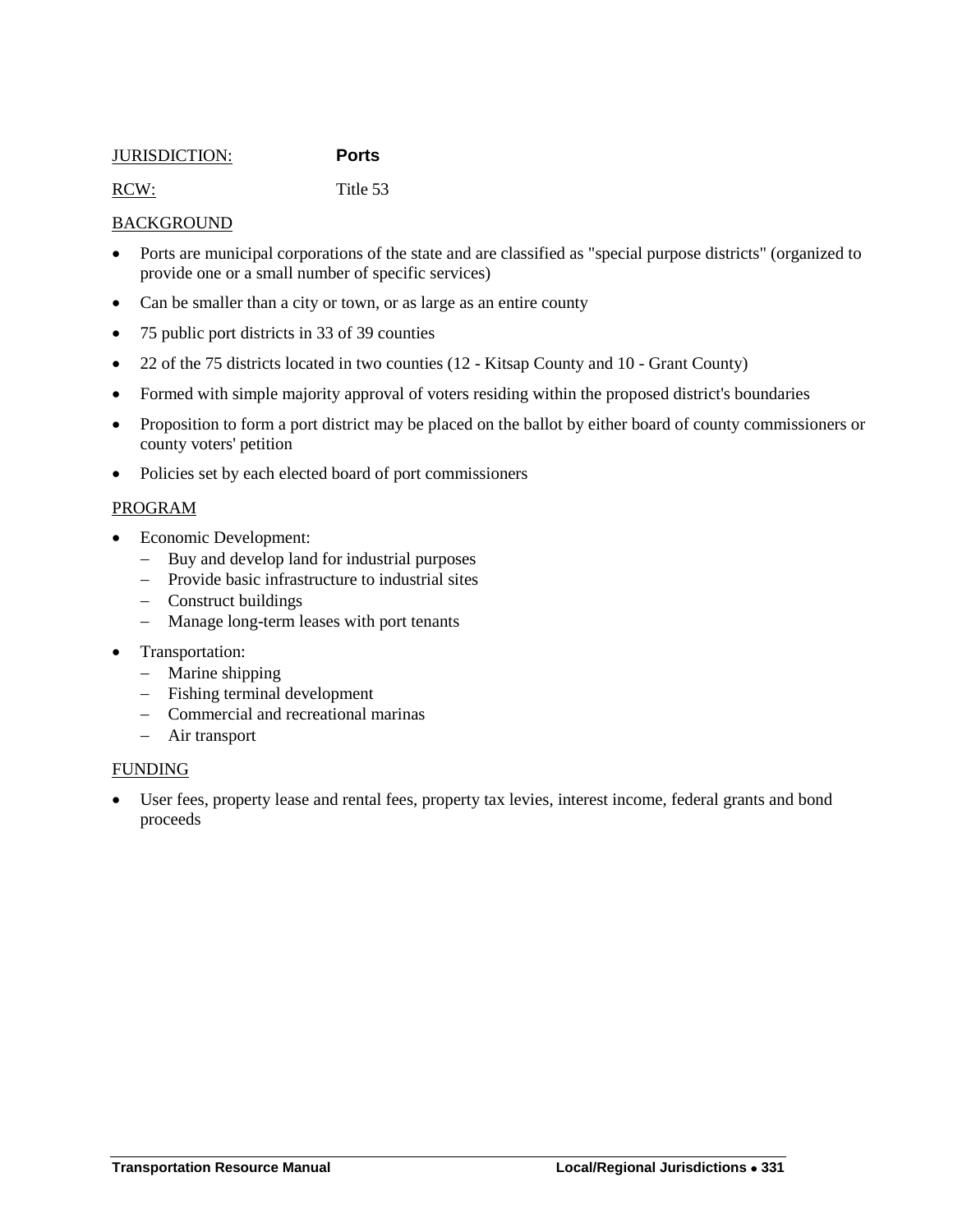

**NOTE: The Port of Tahuya in Mason County was dissolved in 2006.**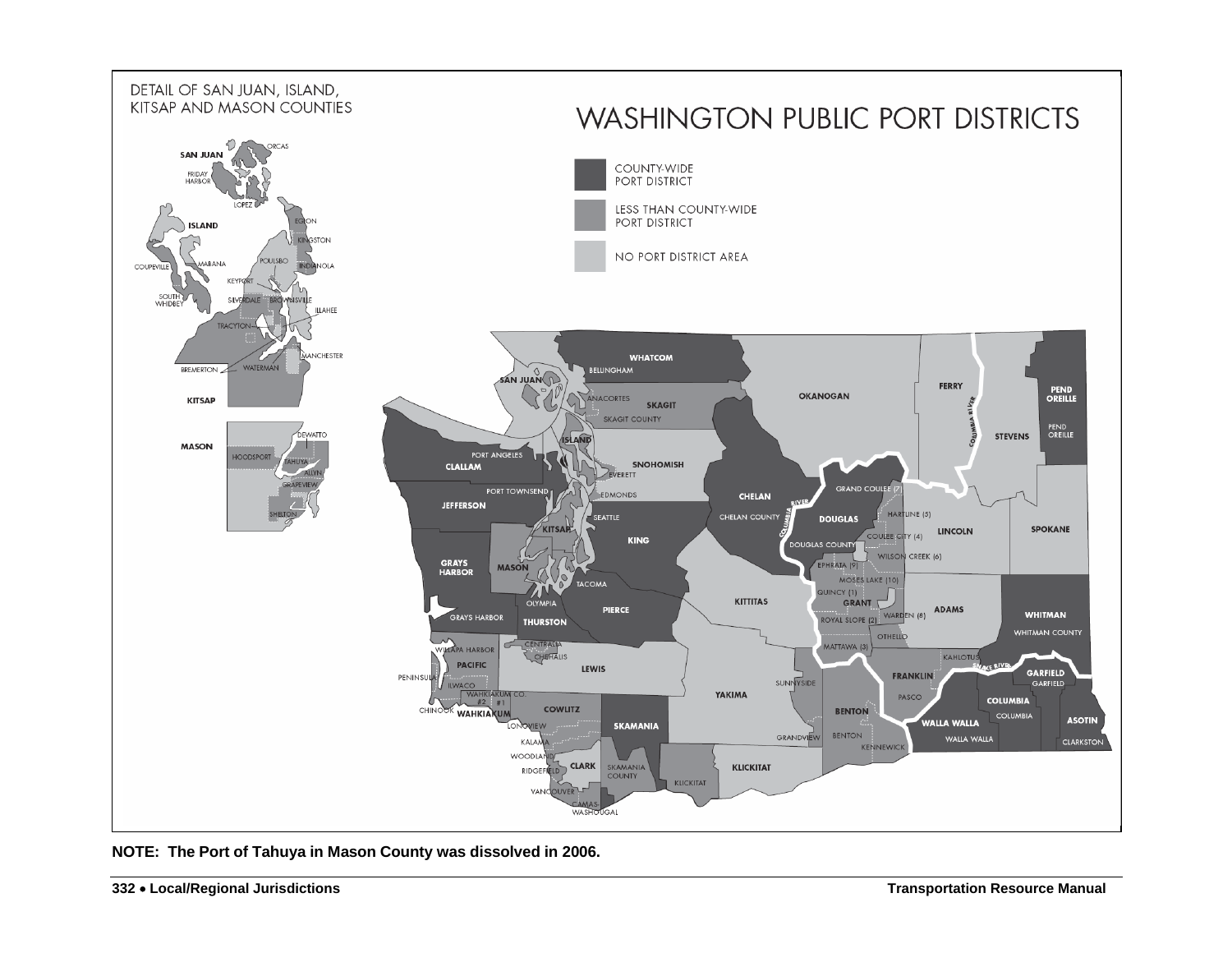#### <span id="page-12-0"></span>JURISDICTION: **Public Transit Systems**

RCW: See below

#### BACKGROUND

- Organized as locally controlled, special-purpose municipal governments to provide public transit services.
- 31 operating transit systems, each using one of seven different governance structures.
- Public Transportation Benefit Areas (PTBA) (RCW 36.57A)
	- 20 systems
	- Established by public transportation improvement conference convened by the county legislative authority.
	- Governed by up to nine elected officials selected by the legislative bodies of the county and the component cities (multicounty, up to 15). Citizen members permitted in Thurston County. In Mason County, the elected officials include school board members, fire district members, and public hospital district members.
	- Additional authority for PTBA bordering Puget Sound to operate passenger-only ferry service, including additional tax sources. *(See Local Taxes section, page 107).*
- County (RCW 36.56)
	- One system: King County Metro
	- Assumed the responsibilities of a metropolitan municipal corporation (RCW 35.58)
	- County must have population of at least 210,000
- Cities (RCW 35.58.2721 and Chapter 35.95A RCW for city transportation authorities--monorail)
	- Five systems
	- Established by elected city officials
	- Operate public transit systems within corporate limits and to 15 miles beyond
	- Cities: Yakima, Everett, Pullman, Selah and Union Gap
	- City Transportation Authority (monorail), cities with population over 300,000.
	- See Seattle Popular Monorail authority *(under Modes section).*
- County Transportation Authority (CTA) (RCW 36.57)
	- Two systems: Grays Harbor and Columbia County
	- Separate legal entities
	- Established by resolution of the county legislative body
	- Governing body is statutorily comprised of three county legislative members and three mayors.
	- Permits transportation of persons with special needs if public transit and ambulance service functions are not authorized first.
- Unincorporated Transportation Benefit Areas (UTBA) (RCW 36.57.100)
	- Garfield and Whitman counties
	- Formed by county commission
	- Unincorporated areas only
- Regional Transportation Authority (RCW 81.112.030)
	- One created in Central Puget Sound in 1992, Sound Transit
	- Board consists of 18 members: 17 members are local elected officials and the  $18<sup>th</sup>$  member is the State Secretary of Transportation; local elected officials include mayors, city council members, and county executives and council members from within the Sound Transit District.
	- Operate or contract for commuter/express bus, commuter rail, and light rail. Special Needs Public Transportation Benefit Authority (RCW 36.57.130)
	- None have been established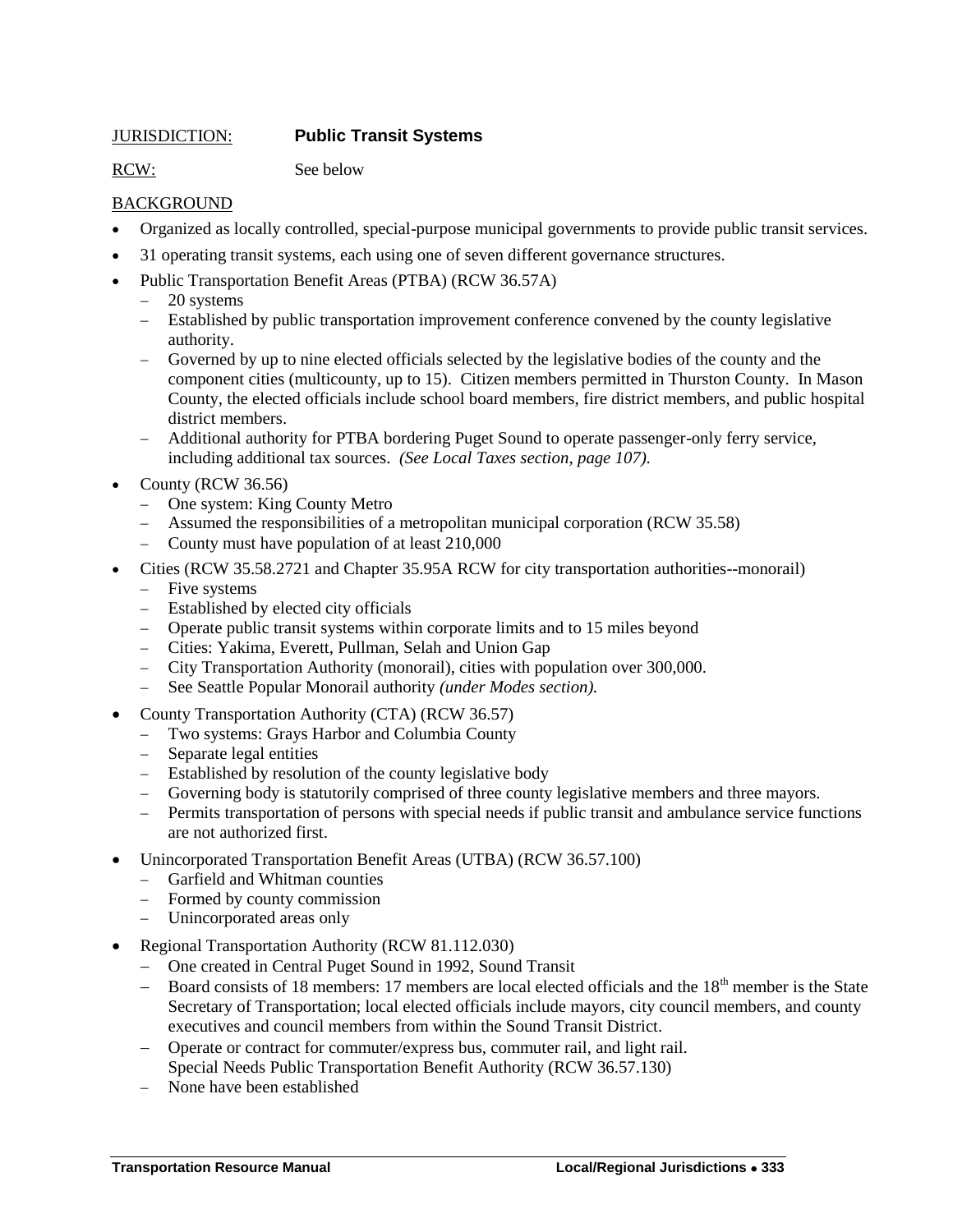#### PROGRAM

- Primarily fixed route services in a specified geographic area (i.e., area of governance). In rural areas, transit agencies often provide deviated fixed route services to meet the needs of individuals unable to get to a routed service.
- The Americans with Disabilities Act (ADA) requires public transportation agencies to provide accessible demand response transportation services complementary to the fixed route service for persons with functional disabilities.
- Sometimes provide transportation services or funding for the following:
	- Transportation demand management strategies in urban areas
	- Job access transportation for persons with disabilities or low incomes
	- Commute Trip Reduction activities in urban areas
	- Vanpool/carpool coordination
	- Vehicles for commuter and community vanpools
	- Ambulance service (CTA only)

#### FUNDING

- Local tax options (require voters' approval)
	- $-$  Sales and use tax can levy up to 0.9%
	- Household cannot exceed \$1 per month for each housing unit; no transit agency is currently using this tax option.
	- Business and Occupation  $(B&O)$  no limit on the amount of tax; only the City of Pullman has levied a utility tax (equivalent to .314% sales tax).
	- Additional tax authority for PTBAs for passenger-only ferry service. *(See Local Taxes section, page 107)*
- Federal and state grant funds
- Farebox and pass revenues
- Contracts for service to community colleges, and/or universities; pass programs for schools.
- Advertising revenues
- High capacity transit taxes (require voters' approval)
	- $-$  Sales and use tax  $-$  up to 0.9%
	- Motor vehicle excise tax up to 0.8% (Repealed by I-776, except Sound Transit which collects 0.3% MVET since tax revenues are pledged against bonds).
	- Employer tax up to \$2/month/employee
- City Transportation Authority (monorail)
	- Taxes (require voters' approval)
		- o Sales and use tax on car rentals Up to 1.944%
		- o Motor vehicle excise tax Up to 2.5% (includes authority for rental car tax)
		- $\circ$  Car tabs Up to \$100
		- Other revenue
			- o Revenues earned by activities not associated with public transportation services such as sales of maintenance services, rental of vehicles and buildings, non-transit parking lots, and investments.
			- o Revenue bonds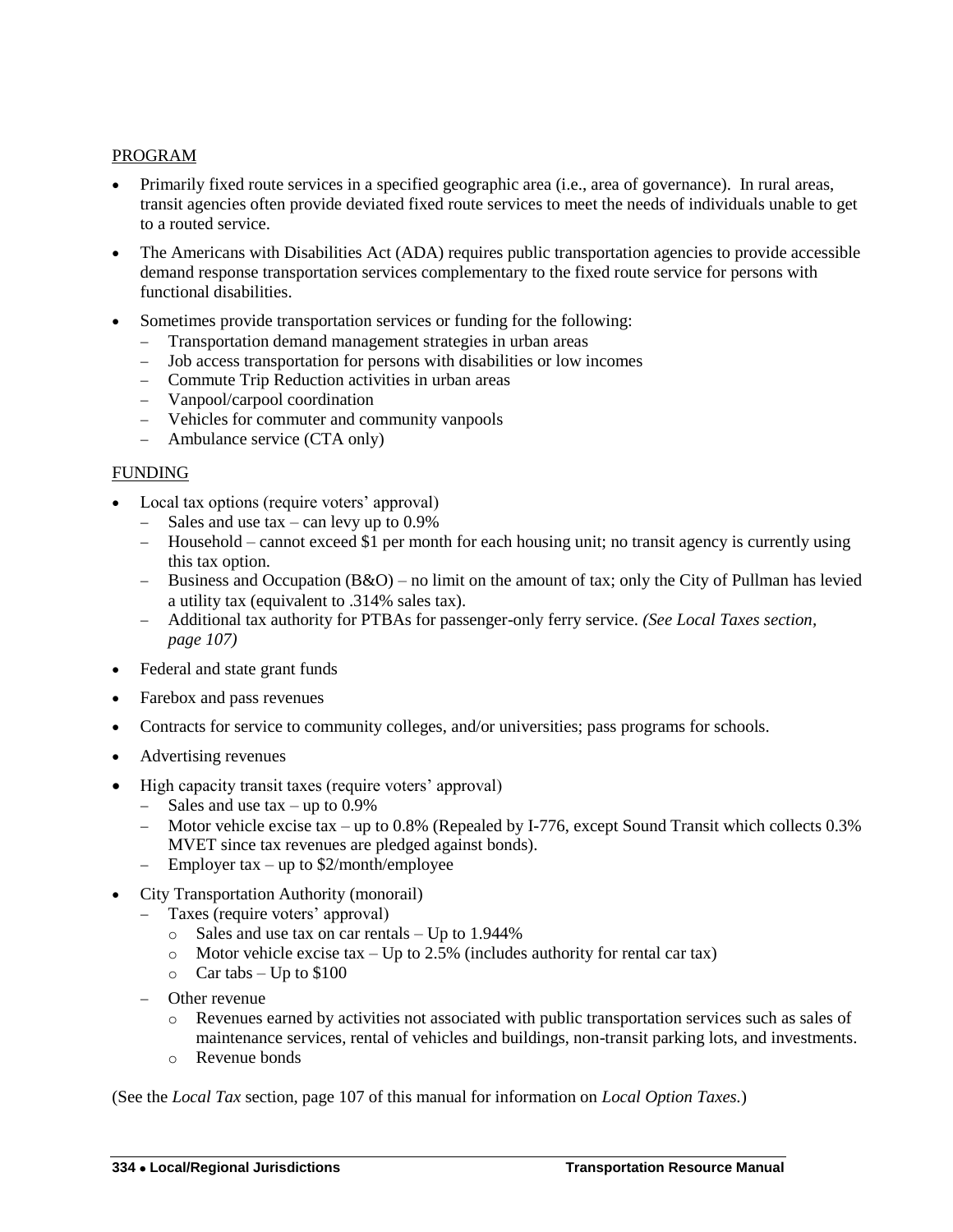### **Transit Agencies**

- <span id="page-14-0"></span>1) Asotin County Transit – Public transportation benefit area (PTBA) serving Asotin County
- 2) Ben Franklin Transit PTBA serving Benton and Franklin Counties
- 3) Clallam Transit System Countywide PTBA serving Clallam County
- 4) Columbia County Public Transportation County Transportation Authority (CTA) serving Columbia County
- 5) Community Transit PTBA serving urban and rural areas of Snohomish County
- 6) Cowlitz Transit Authority (CUBS) PTBA serving Kelso and Longview
- 7) C-TRAN PTBA serving urban communities and small cities of Clark County
- 8) Everett Transit System City operation
- 9) Garfield County Unincorporated county benefit area serving Garfield County
- 10) Grant Transit Authority Countywide PTBA serving Grant County
- 11) Grays Harbor Transportation Authority CTA serving entire county
- 12) Intercity Transit PTBA serving urban portions of Thurston County
- 13) Island Transit Countywide PTBA serving Island County
- 14) Jefferson Transit Authority Countywide PTBA serving Jefferson County
- 15) King County Metro Transit County transportation system serving King County
- 16) Kitsap Transit Countywide PTBA serving Kitsap County
- 17) Link Transit PTBA serving Chelan County and a portion of Douglas County
- 18) Mason County Transportation Authority Countywide PTBA serving Mason County
- 19) Pacific Transit System Countywide PTBA serving Pacific County
- 20) Pierce Transit PTBA serving Pierce County
- 21) Pullman Transit City operation
- 22) Selah Transit City operation
- 23) Skagit Transit PTBA serving Skagit County
- 24) Sound Transit Regional Transit Authority serving urban areas of King, Pierce, and Snohomish counties
- 25) Spokane Transit Authority PTBA serving Spokane County
- 26) Twin Transit PTBA serving Centralia and Chehalis
- 27) Union Gap Transit City operation
- 28) Valley Transit PTBA serving Walla Walla County
- 29) Whatcom Transportation Authority PTBA serving Whatcom County
- 30) Whitman County Unincorporated Transportation Benefit Authority serving unincorporated areas of Whitman County
- 31) Yakima Transit City operation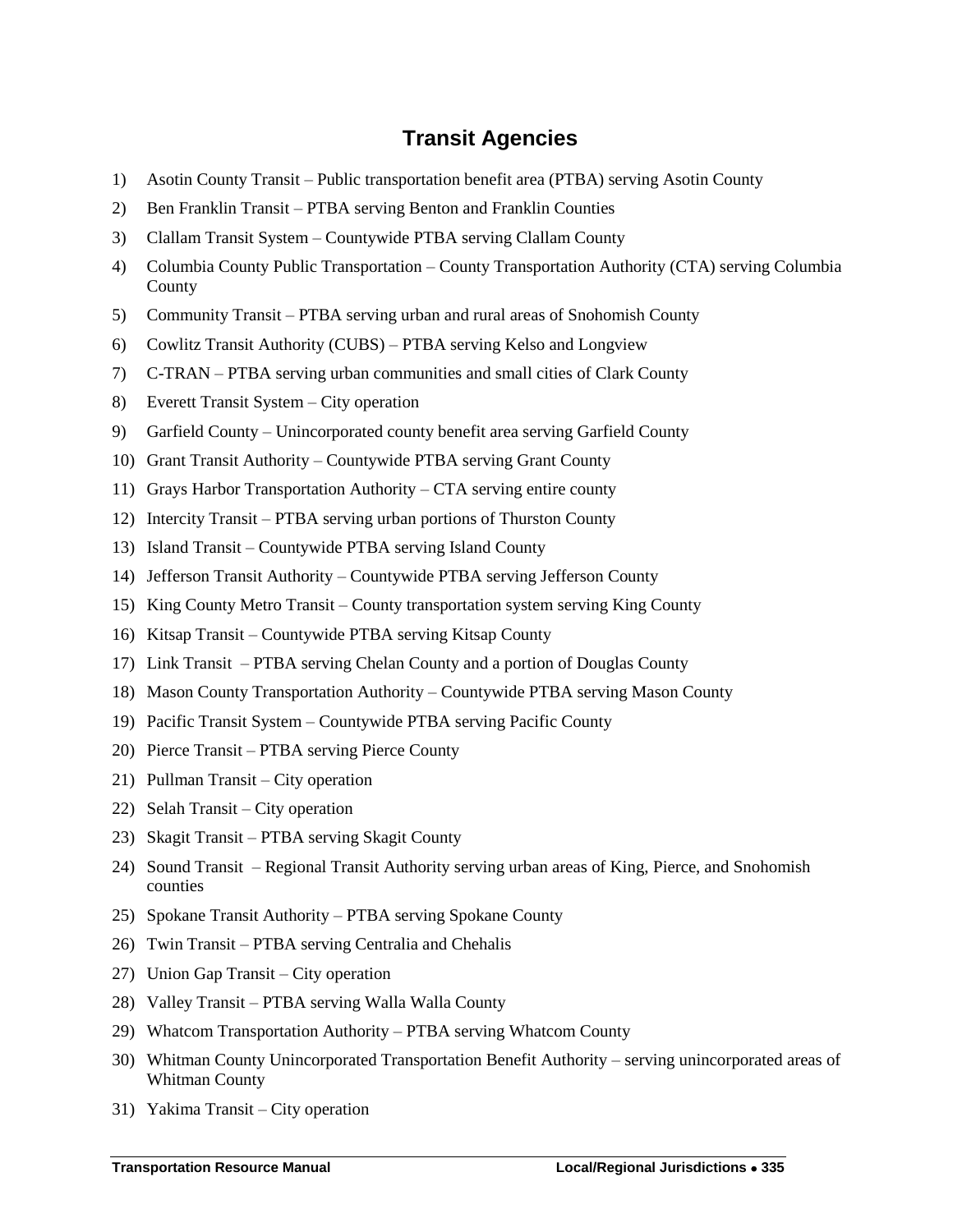

<sup>31</sup> Yakima Transit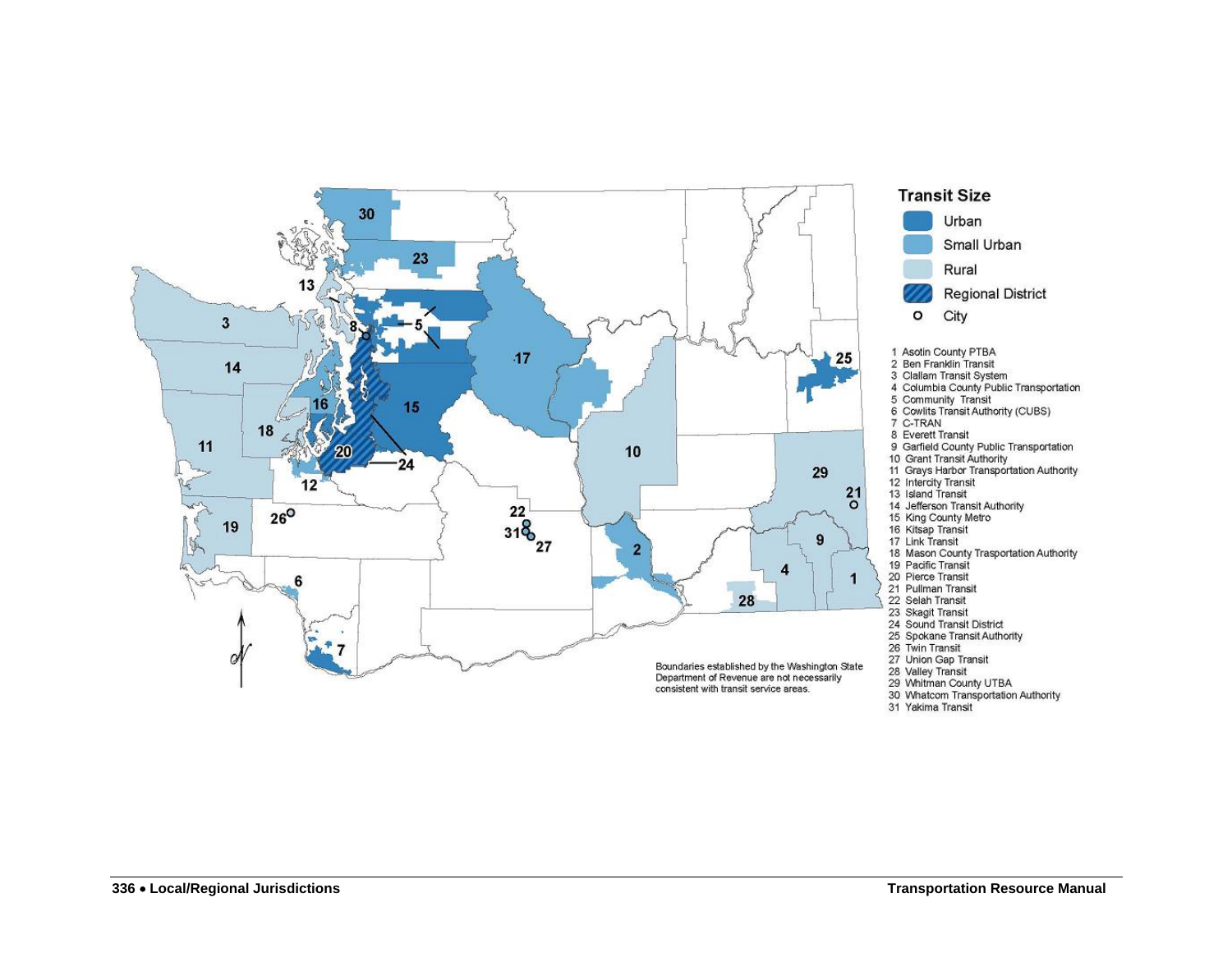### <span id="page-16-0"></span>JURISDICTION: **Regional Transportation Investment District (RTID)**

RCW: Chapter 36.120

#### **BACKGROUND**

- Objective is to permit the King, Pierce and Snohomish county area to form a special district to plan and finance certain highway improvements.
- The RTID would be a separate legal entity.
- The district is formed by vote of county councils of multiple contiguous counties, or by a single county, which then must be approved by voters living within the affected area.
- Authorized in King, Pierce, and Snohomish counties only, and may include multiple contiguous counties, or a single county. The district is encouraged to include at least the portion of each member county located within a regional transit authority serving that county.

#### **FORMATION**

- Planning Committee formation required by the county councils proposing a RTID. The committee membership is comprised of county council members of each county proposing a RTID. Decisions are made by 60% majority vote based on proportional representation. Secretary of Transportation serves as non-voting member. Seven-member executive board. Planning committee may dissolve with two-thirds weighted vote.
- Planning Committee develops plan for improvements and submits plan to county councils. If a county opts not to participate in the district, but two contiguous counties do proceed, plan is redefined and submitted back to participating counties. If counties adopt plan, plan is submitted to voters.
- If RTID approved by voters, the governing board is comprised of county council members of member counties.
- In 2007, the plan developed by the then-existing Planning Committee was required to go on the November 2007 General Election ballot, along with a Sound Transit Phase II proposal. Both plans were required to be approved by the voters for either to be validated. The voters rejected this joint proposal, therefore the proposed RTID was not formed.

#### ELIGIBLE PROJECTS

- Capital improvements to highway of statewide significance (HSS) that adds a lane or new lanes, repairs or replaces a lane or lanes damaged by the 2001 earthquake;
- Capital improvements to all or portions of a HSS including an extension, and may include certain multimodal capital improvements including approaches, HOV lanes, flyover ramps, park and ride lots, bus pullouts, vanpool vans and transportation system management improvements;
- Up to 10% of funds may be for capital improvements to all or portions of a city street, county road or existing highway or new highway that intersects with an HSS if: the project is included in a plan that adds capacity to a HSS; the DOT Secretary finds that the project would better relieve congestion than the same expenditure on the HSS; 15 percent of the cost is paid by the local jurisdiction; and the RTID contribution may not exceed \$1 Billion.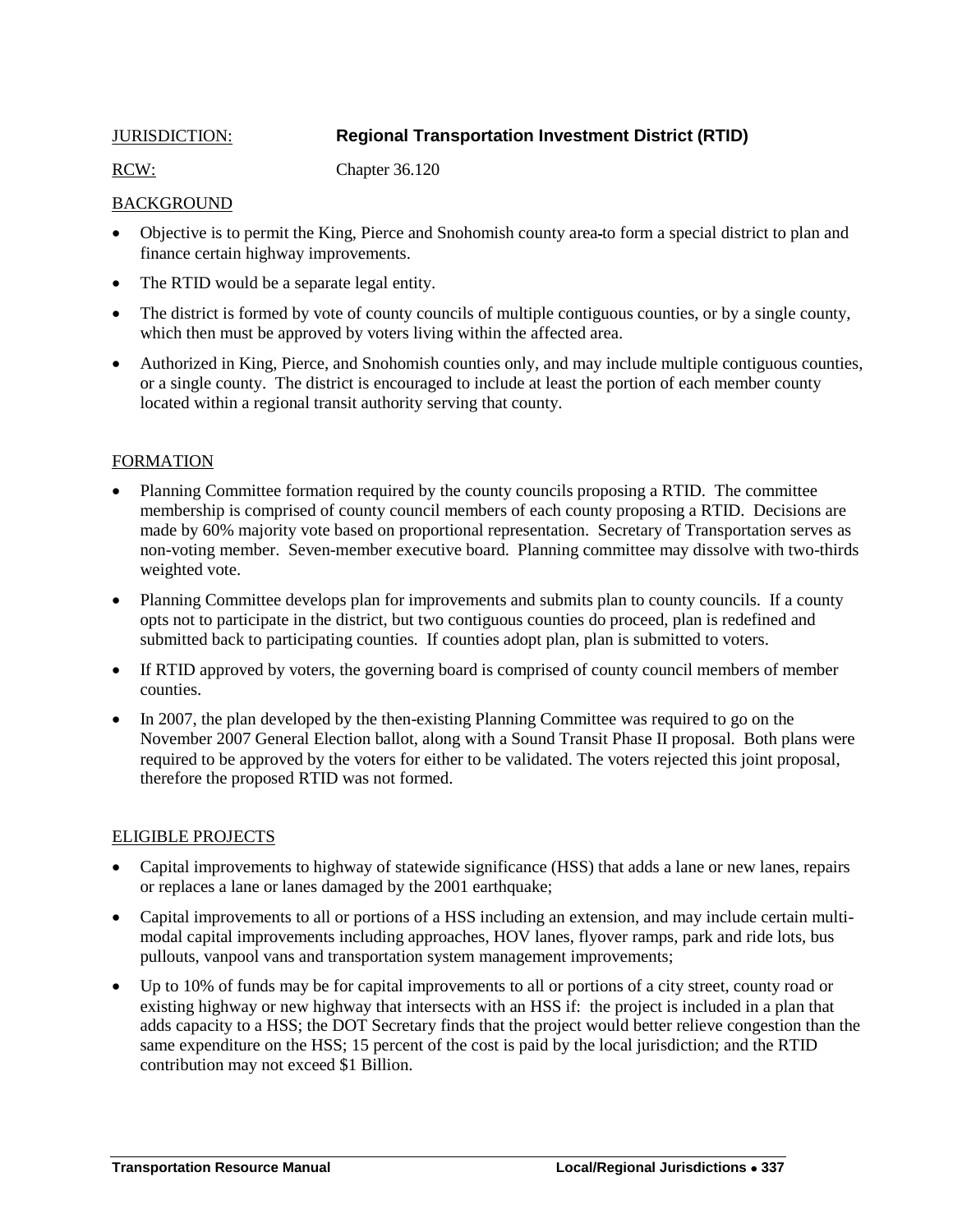No funds may be used for operation, preservation or maintenance of the facility except for toll facilities where tolls have been pledged to finance facilities and for traffic mitigation for projects in the investment plan.

#### FUNDING

- RTID tax options: (must be voter approved)
	- $-$  Sales and use tax up to 0.1%
	- Vehicle registration fee up to \$100/year
	- Local option fuel tax at 10% of the state fuel tax rate
	- Parking tax
	- Tolls on facilities identified in the Improvement Plan, and as approved by the State. Transportation Commission
	- \$2/month/employee tax
	- 0.8% Motor Vehicle Excise Tax

(See the *Local Tax* section of this manual for information on *Local Option Taxes.*)

#### ACCOUNTABILITY & OTHER FEATURES

- Accountability including: public vote on projects and taxes; process to address project cost escalation; district does not own projects; and limits the percentage of design/construction costs that may go to administration.
- Agency and taxes imposed sunset after projects are constructed and debt is retired. Limited RTID staff, DOT provides staff support.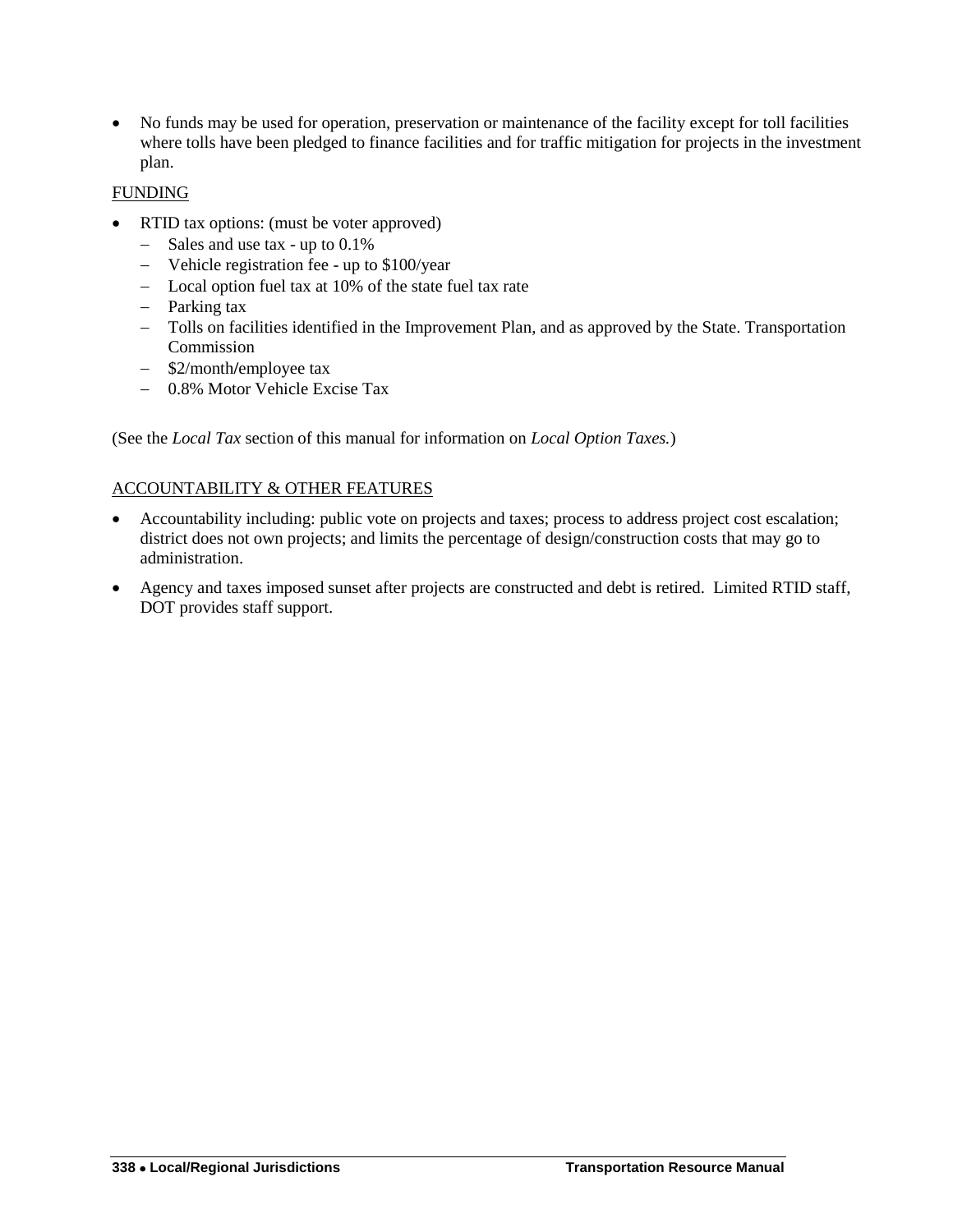#### <span id="page-18-0"></span>JURISDICTION: **Regional Transportation Planning Organizations**

RCW: 47.80

#### BACKGROUND

- In order to ensure local and regional land use and transportation coordination, cities and counties are authorized to create Regional Transportation Planning Organizations (RTPOs).
- RTPOs are formed through the voluntary association of local governments within a county or within geographically contiguous counties. Each organization must meet the following criteria:
	- Encompass at least one complete county.
	- Have a population of at least 100,000 or contain a minimum of three counties.
	- Have as members all counties within the region, and at least 60% of the cities and towns within the region, representing a minimum of 75% of the cities' and towns' populations.
- Once formed, a lead planning agency must be designated to coordinate preparation of the Regional Transportation Plan and carry out the other responsibilities of the RTPO. (One RTPO, QuadCo, rotates this responsibility among the four member counties.)
- RTPOs must have a policy board with representatives from major employers, the Washington State Department of Transportation (WSDOT), transit districts, ports, and member counties and cities. Under RCW 47.80.040, any members of the House of Representatives or the state Senate that have at least some of the RTPO area as part of their legislative district are *ex officio*, nonvoting policy board members.
- RTPOs invite tribal nations to participate in their transportation planning process.
- Fourteen RTPOs have been formed, including 38 of 39 counties (San Juan County has not yet chosen to become part of an RTPO).
- In urbanized areas, the lead planning agency for the RTPO is the same as for the Metropolitan Planning Organization (MPO) designated for federal transportation planning purposes (RCW 47.80.020).

#### PROGRAM

- Establish guidelines and principles pursuant RCW 47.80.026 that provide specific direction for the development and evaluation of the transportation elements of local comprehensive plans.
- Prepare and periodically update a transportation strategy for the region.
- Prepare a Regional Transportation Plan as set forth in RCW 47.80.030 that is consistent with applicable countywide planning policies for those counties fully planning under the Growth Management Act (GMA) (RCW 36.70A).
- Certify that the transportation elements of comprehensive plans adopted by counties, cities, and towns within the region reflect the guidelines and principles developed by the RTPO and are consistent with the Regional Transportation Plan.
- Where appropriate, certify that countywide planning policies are consistent with the Regional Transportation Plan.
- Develop a six-year regional transportation improvement program in cooperation with WSDOT, operators of public transportation services, and local governments in the region.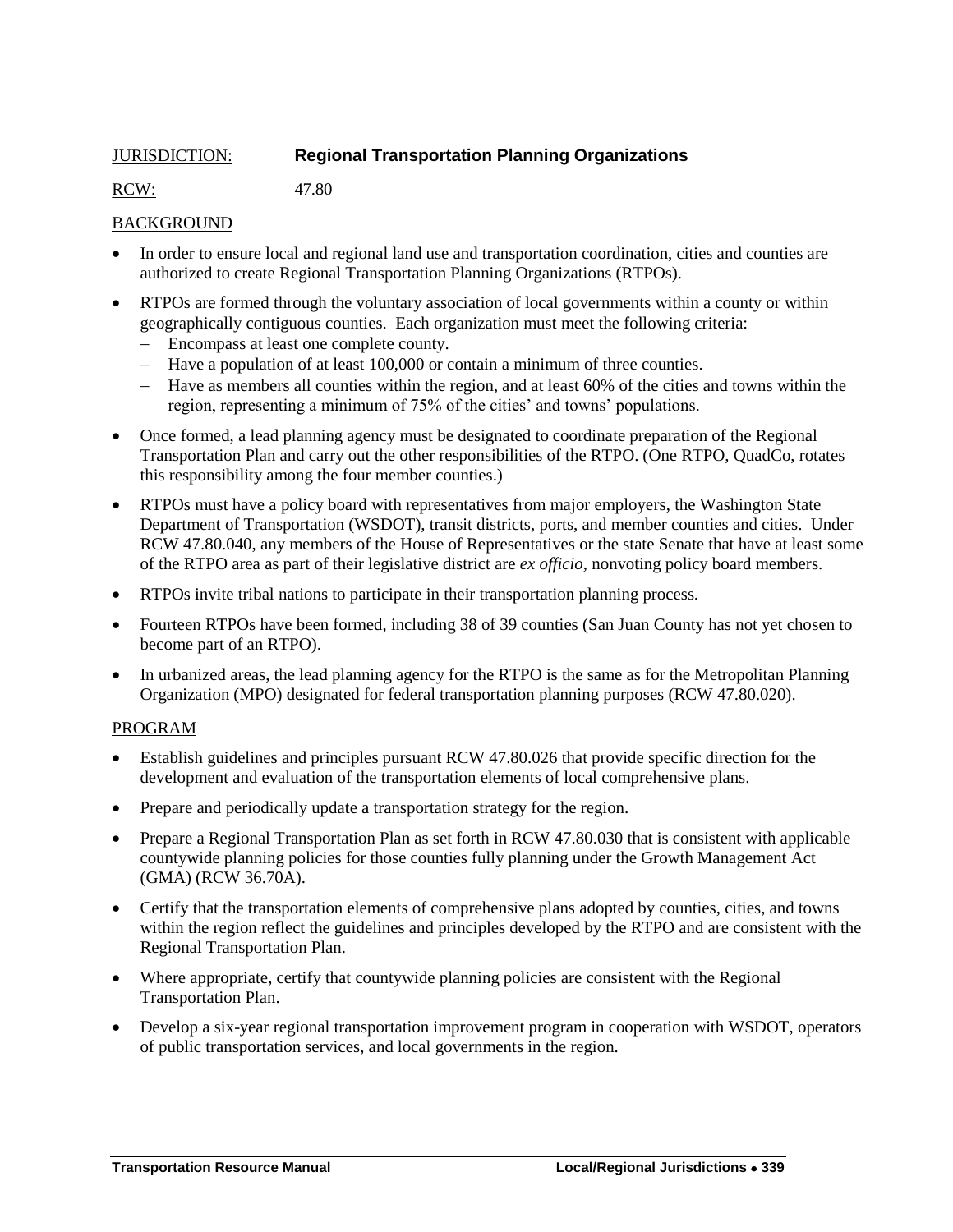- Certify that the six-year capital facility plans (RCW 36.70A.070) developed by cities and counties for street and road improvements and six-year capital and service improvement plans developed by transit agencies are consistent with the regional transportation plan.
- Review level of service methodologies used by cities and counties planning under the GMA to promote a consistent regional evaluation of transportation facilities and corridors. Work with cities, counties, transit agencies, WSDOT, and others to develop level of service standards or alternative measures (RCW 47.80.023).
- Review the regional transportation plan biennially for currency and send documentation of the review to WSDOT.
- WSDOT has the following responsibilities:
	- Establish minimum standards for regional transportation plans. (These standards are provided by WAC 468-86; further requirements of regional transportation plans are defined by the GMA, RCW 36.70A.)
	- Facilitate coordination among RTPOs.
	- Provide general administrative oversight.
	- Identify and jointly plan improvements and strategies within corridors providing regional or statewide movement of people and goods, through the regional planning process and state planning efforts (per RCW 47.01.071).

#### FUNDING

The Legislature appropriated \$4.4 million to WSDOT from the Motor Vehicle Account (State) in the 2009–11 Biennium for the RTPO program. This appropriation was distributed, as agreed to among the WSDOT and RTPOs, in two parts:

- \$2.4 million was distributed among the RTPOs for regional transportation planning. Each RTPO received \$15,000 for each county within the RTPO; the remainder was distributed based on a population formula (one half on a per capita basis of total population and one half on a per capita basis of the rural population in each RTPO).
- \$2 million was distributed among the RTPOs for participation in statewide long-range transportation planning. Each RTPO received an annual allotment portion dependent upon its federally classified type: Transportation Management Areas (TMAs, that is, MPOs under federal law with over 200,000 population) – \$50,000; MPOs between 50,000 population and 199,999 population– \$30,000; and nonmetropolitan RTPOs – \$10,000; with the remainder of the \$1 million annual allotment distributed on a per capita basis.

#### ADMINISTRATION

Grants and compliance for RTPOs in Washington State are managed by WSDOT's Transportation Planning Office within the Strategic Planning Division.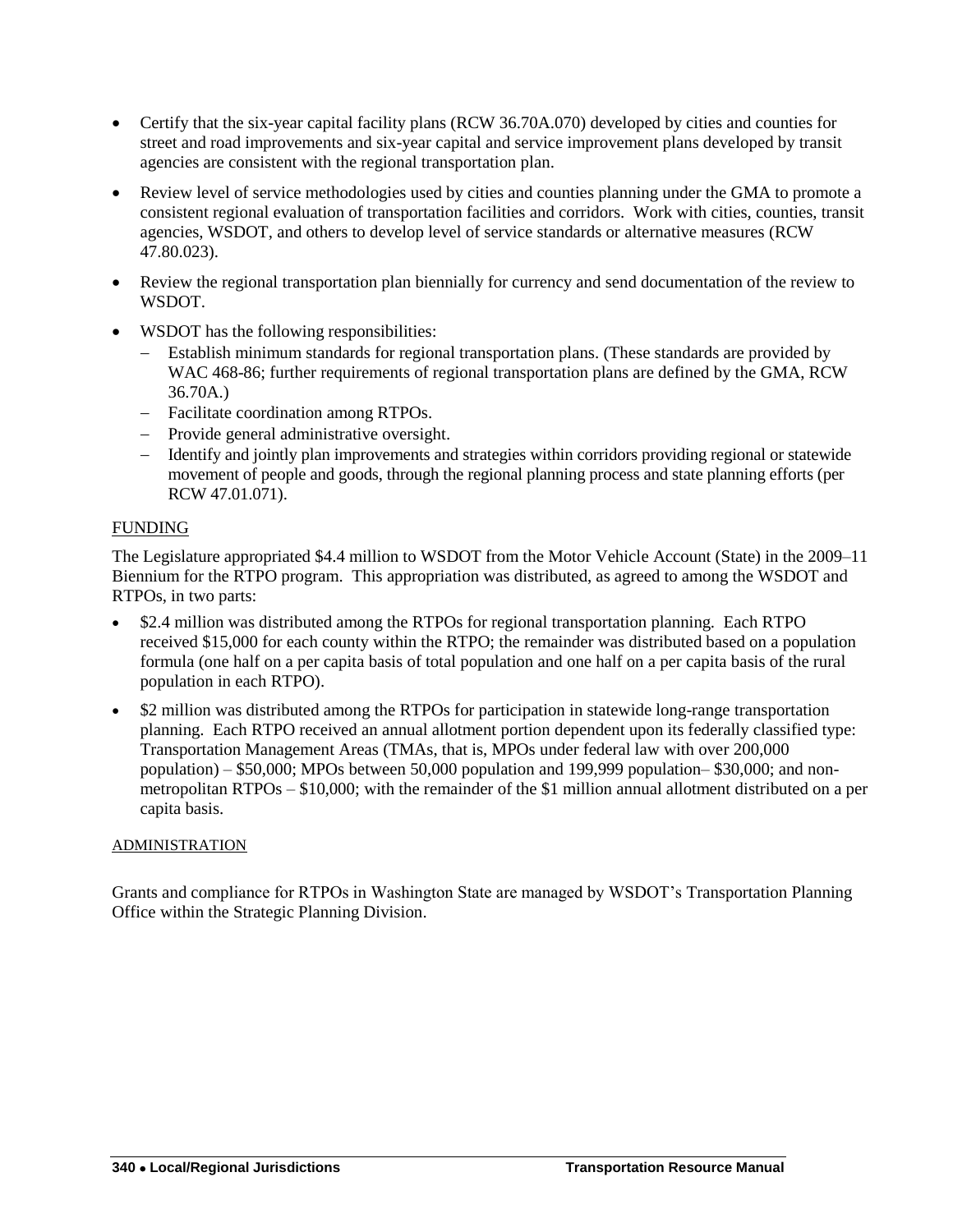# Regional Transportation Planning Organizations

<span id="page-20-0"></span>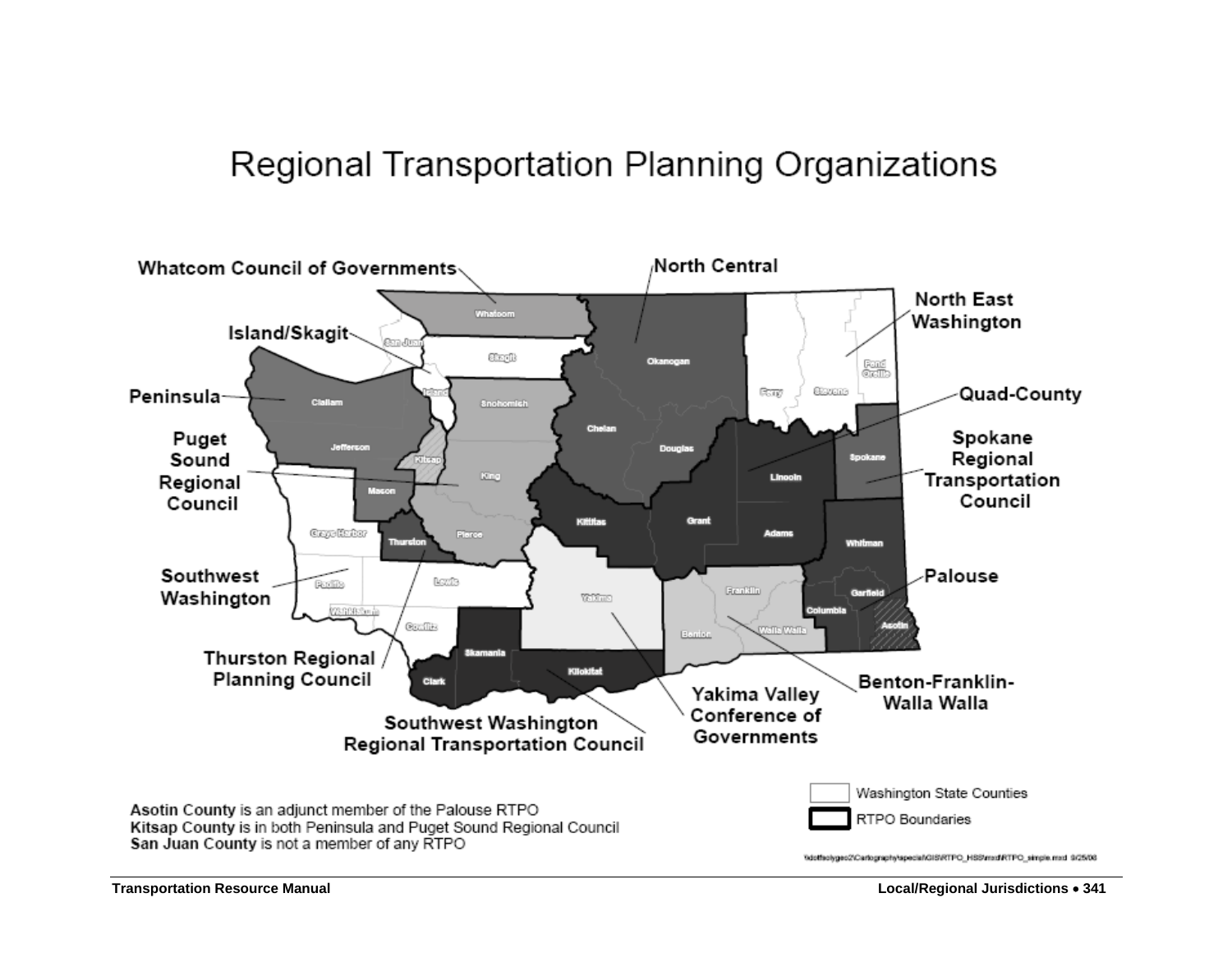<span id="page-21-0"></span>

#### JURISDICTION: **Sound Transit-The Central Puget Sound**

RCW: 81.112.030

#### **BACKGROUND**

- Separate legal entity
- Formed by vote of county councils of two or more contiguous counties Approved by King, Pierce, and Snohomish counties in 1993
- Authorized in King, Pierce, and Snohomish counties only and may include all or portions of counties
- Eighteen-member governing board composed of city and county elected officials appointed by county executives and the Secretary of the Washington State Department of Transportation, with at least half of local officials serving on transit boards in member counties.

#### PROGRAM

- To provide new high capacity transportation services for the Central Puget Sound region.
	- Intercity bus operations and facilities (Regional Express) contracted through Community Transit, King County Metro Transit, and Pierce Transit.
	- Light rail operations (Link Light Rail) in Tacoma and Seattle SeaTac
	- Commuter rail operations (Sounder) between Seattle and Tacoma and Everett contracted through BNSF, maintenance through Amtrak.

#### FUNDING

- High capacity transit tax options (must be voter approved)
	- $-$  Sales and use tax up to 0.9%
	- Motor vehicle excise tax up to 0.8%**\*** (includes authority for rental car sales tax)
	- Employer tax up to \$2/month/employee *\* Revoked with the passage of I-776; however, the tax rate is still imposed at the rate of 0.3% since those revenues have been pledged for bond indebtedness*
	- Other revenue:
		- ◆ Farebox
		- General obligation bonds
		- ◆ Revenue bonds
		- ◆ Federal grants

(See the *Local Tax* section, page 107 of this manual for information on *Local Option Taxes.*)

#### APPROVAL OF SOUND TRANSIT (formally Regional Transit Authority)

- Vote in November 1996 approved plan and authorized funding within the urban areas of King, Pierce, and Snohomish counties. The vote passed by about 57%.
- The current voter-approved Sound Transit plan includes the following:
	- A 1.6-mile light rail line in downtown Tacoma.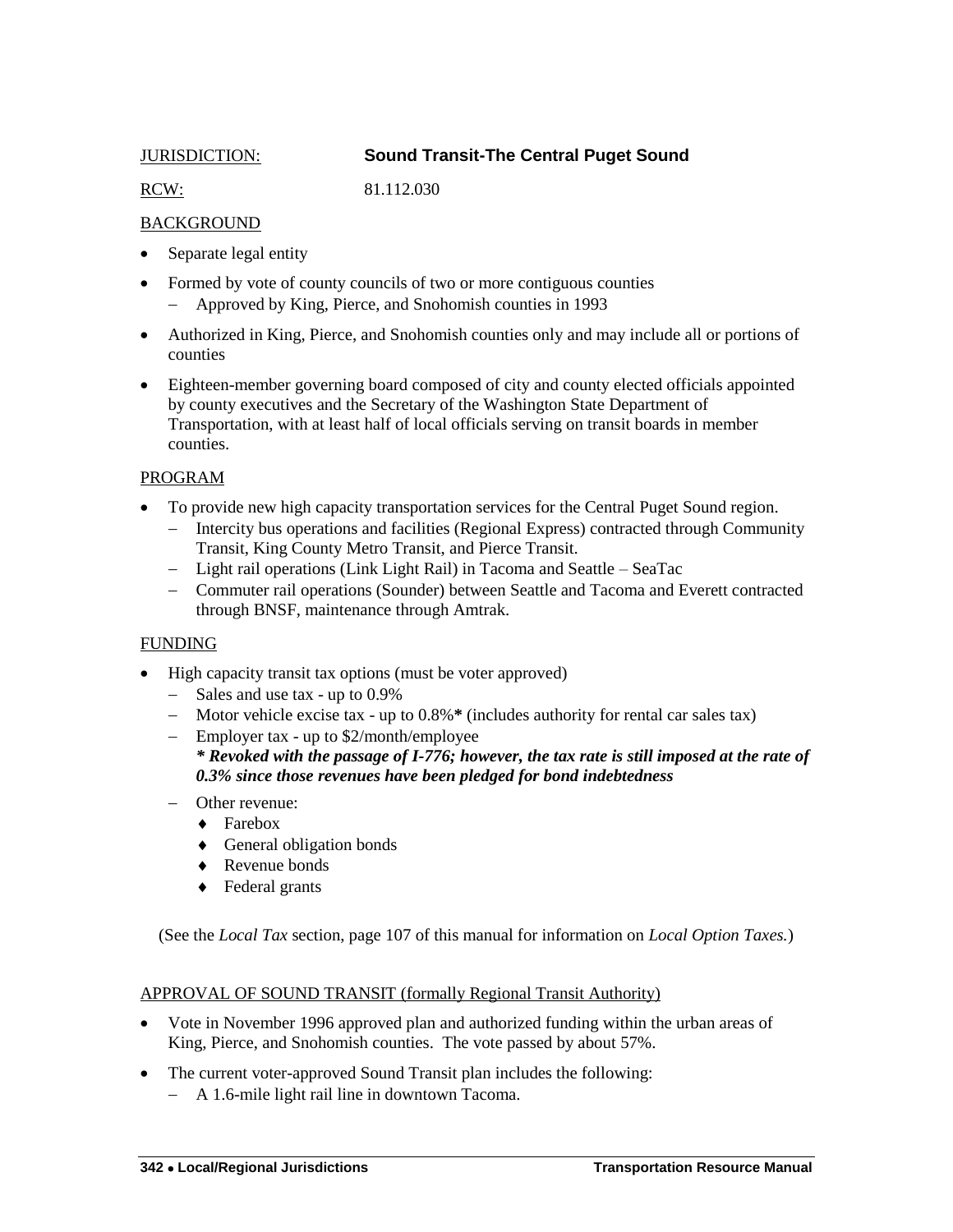- About 24 miles of new light rail from Seattle to SeaTac. An initial 14 mile segment between downtown Seattle and South 154th Street began construction in 2003. The line, now 15.6 miles, extends to Sea-Tac airport and opened in July, 2009.
- A 3.1 mile University extension, from downtown via Capital Hill to the University of Washington at Montlake, is under construction. Sound Transit received a \$813 million Federal Transit Administration grant to match local funds. Passenger service would begin on this segment in 2016.
- Nineteen new Regional Express bus routes serving King, Pierce and Snohomish counties. All the routes are in service as of October 2002.
- More than 82 miles of commuter rail from Lakewood and Tacoma to Seattle and from Everett to Tacoma. Service between Tacoma and Seattle began in the fall of 2000. Service between Seattle and Everett began December 2003.
- Numerous HOV lane direct access ramps have been completed; several transit centers, including Bellevue and Federal Way are complete and numerous park-and-ride lots have been developed.
- Funding plan approved by voters
	- 0.4% sales and use tax
	- $-$  0.3% motor vehicle excise tax (revoked with the passage of I-776, but still being collected due to the pledge of tax revenues for bonds)
	- Both taxes took effect April 1, 1997

#### APPROVAL OF SOUND TRANSIT 2

- Vote in November 2008 approved plan and authorized funding within the urban areas of King, Pierce, and Snohomish counties. The vote passed by 57%.
- The Sound Transit 2 plan includes the following:
	- A 36-mile extension of light rail north, east and south of Seattle.
	- Four new Sounder round trips between Tacoma and Seattle.
	- 100,000 more hours of ST Express bus service.
- Funding plan approved by voters
	- $-$  0.5% sales and use tax
	- Taxes took effect April 1, 2009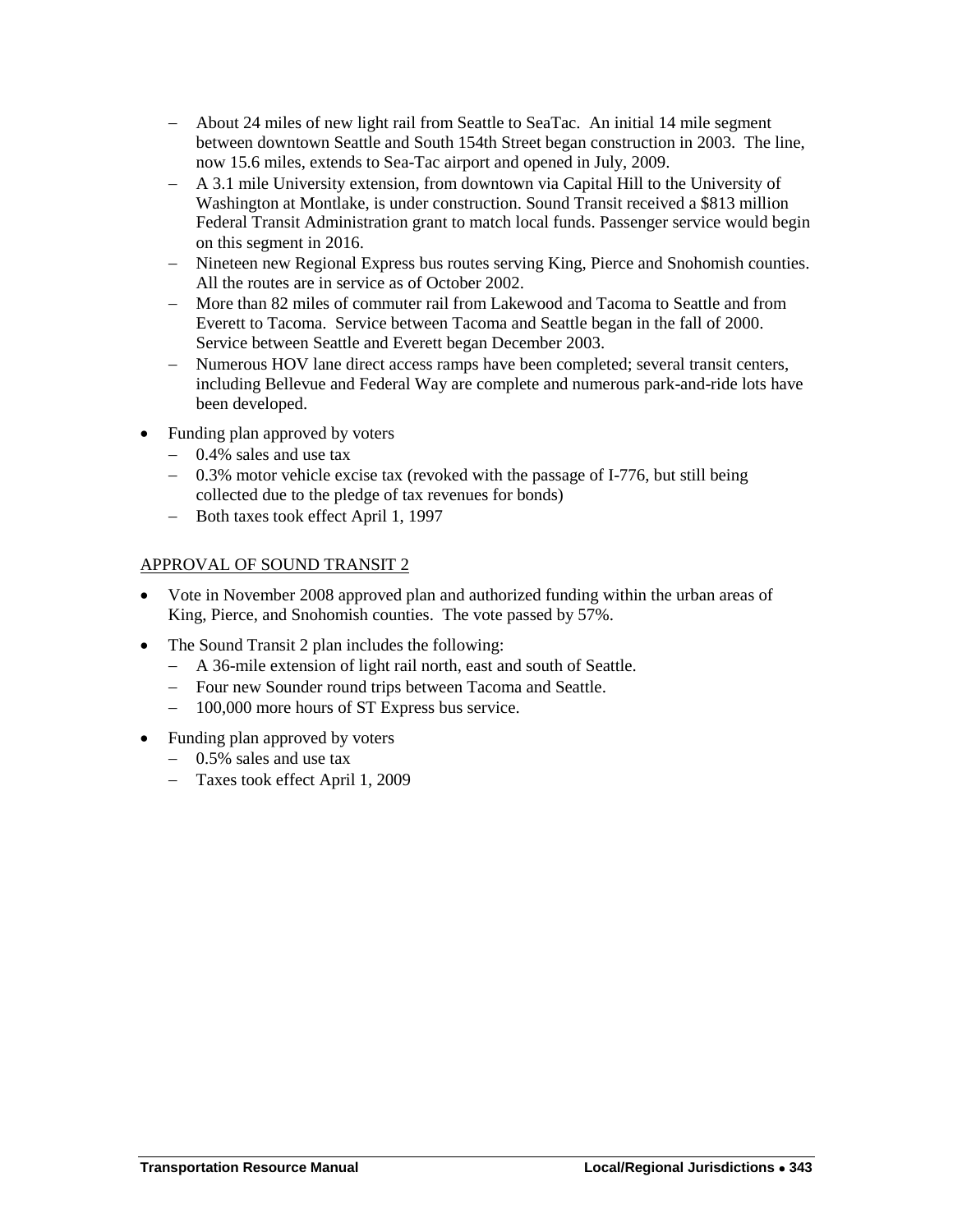#### <span id="page-23-0"></span>JURISDICTION: **Transportation Benefit Districts (TBD)**

RCW: 36.73

#### BACKGROUND

- Cities and counties may establish TBDs to fund capital improvements and operation of city streets, county roads and state highways, high capacity transportation systems, public transportation, and other transportation programs of regional or statewide significance including transportation demand management.
- Counties or cities may create a TBD through interlocal agreement. The areas may include multiple jurisdictions, including all or portions of transit district or port districts, with the approval of those agencies.
- A city TBD may include areas of another city or unincorporated area with approval of the governing jurisdiction.
- Creation of the district requires a public hearing and a finding of public interest for formation.
- The Governing body is the legislative authority of the city or county creating the district, acting in an ex-officio capacity. A multi-jurisdiction district must have at least a five member governing body, with at least one member from each participating jurisdiction. Alternatively, under certain circumstances, a multi-jurisdiction district may be governed by the metropolitan planning organization serving the district.
- Interlocal agreement is provided for multi-jurisdiction districts and the electors are all residents within the district.
- Ownership of the facilities revert to appropriate jurisdictions after improvements are made.

#### FUNDING

- Single-year, voter-approved excess property tax levies
- Multi-year, voter-approved excess property tax levies for bond redemption
- General obligation bonds and revenue bonds
- $\bullet$  A voter approved sales tax of up to 0.2%, which may not exceed a ten-year period without voter reauthorization (unless the revenues are dedicated to the repayment of debt, such as general obligation bonds, in which case the sales tax may exceed a ten-year period)
- $\blacklozenge$  A \*voter approved motor vehicle license renewal fee of up to \$100 (\*except for passenger only ferry transportation improvements, up to \$20 may be imposed without voter approval if imposed in a jurisdiction-wide TBD)
- With voter approval, vehicle tolling; however, tolls on state routes must be administered by WSDOT. All tolls potentially impacting state facilities must be approved by the state Transportation Commission.
- LID formation
- Border area motor fuel/special fuel excise tax (only for a district that has an international border crossing within its boundaries)
- Commercial and industrial development fees related to transportation projects
- Acceptance of gifts, grants, and donations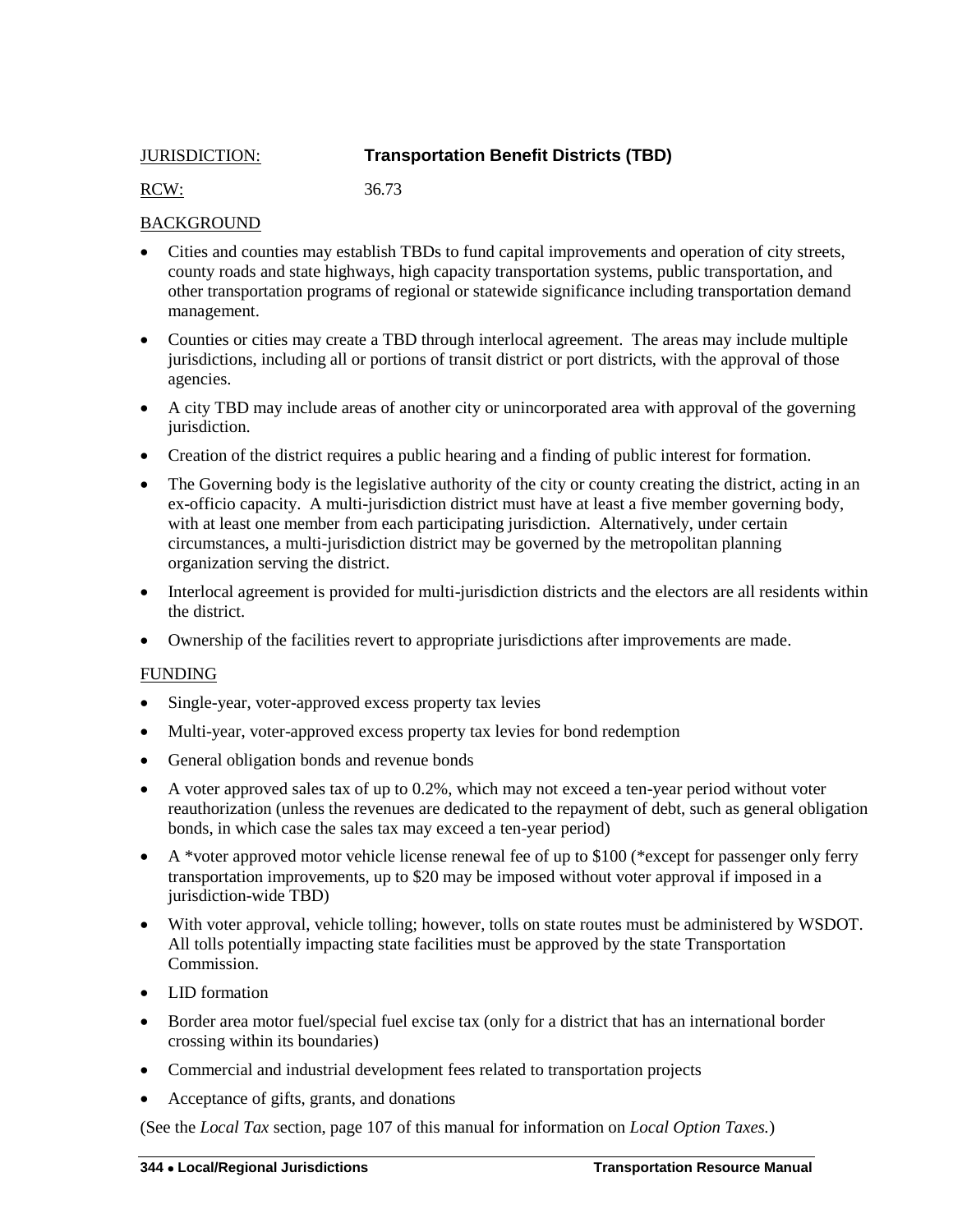#### <span id="page-24-0"></span>JURISDICTION: **Seattle Popular Monorail Authority -- The City of Seattle Boundary--Now Dissolved**

RCW: Chapter 248, Laws of 2002 (Chapter 35.95A, RCW)

#### BACKGROUND

- Separate municipal corporation
- Formed in a city with a population greater than 300,000 in one of two ways:
	- By an ordinance by the city council and approved by a majority vote of city voters; or
	- By a petition submitted by the citizens of the city and approved by a majority vote of city voters
- Includes the territory within a city
- Authorized in the City of Seattle only

#### PROGRAM

- To provide a public monorail function in the City of Seattle
	- Will provide five monorail lines
	- The Green Line, the first line, will be 14 miles long and run from Ballard and West Seattle to downtown. There will be 19 stations along the line.

#### FUNDING

- Taxes (must be voter approved)
	- Motor vehicle excise tax on vehicle re-licensing up to 2.5% (excludes new vehicles)
	- Sales and use tax on retail car rentals up to 1.944%
	- Car tab fee upon vehicle re-licensing up to  $$100$
- Other revenue and revenue options available
	- Fares
	- Excess levies on property
	- General obligation bonds
	- Revenue bonds
	- Regular property taxes

#### APPROVAL OF SEATTLE POPULAR MONORAIL AUTHORITY (formally City Transportation Authority - CTA)

- Vote in November 2002 within the City of Seattle approved the creation of the CTA, the plan to build the green line, and funding. The vote passed by 50.23%.
- The Seattle Popular Monorail Authority plan approved by voters includes the following:
	- An initial 14-mile monorail line from Ballard and West Seattle to downtown Seattle. Service was expected to begin in December 2007
	- Four additional lines were planned to be proposed totaling 44 miles
	- Initiative 83, the monorail recall, was defeated by voters in November 2004
- Funding plan approved by Seattle voters
	- 1.4% motor vehicle excise tax on vehicle re-licensing
	- Collection of the motor vehicle excise tax began in June 2003 and was set at .85% for the initial planning year. The full 1.4% began being assessed on vehicles with renewal dates of June 1, 2004 and later. (Now repealed)